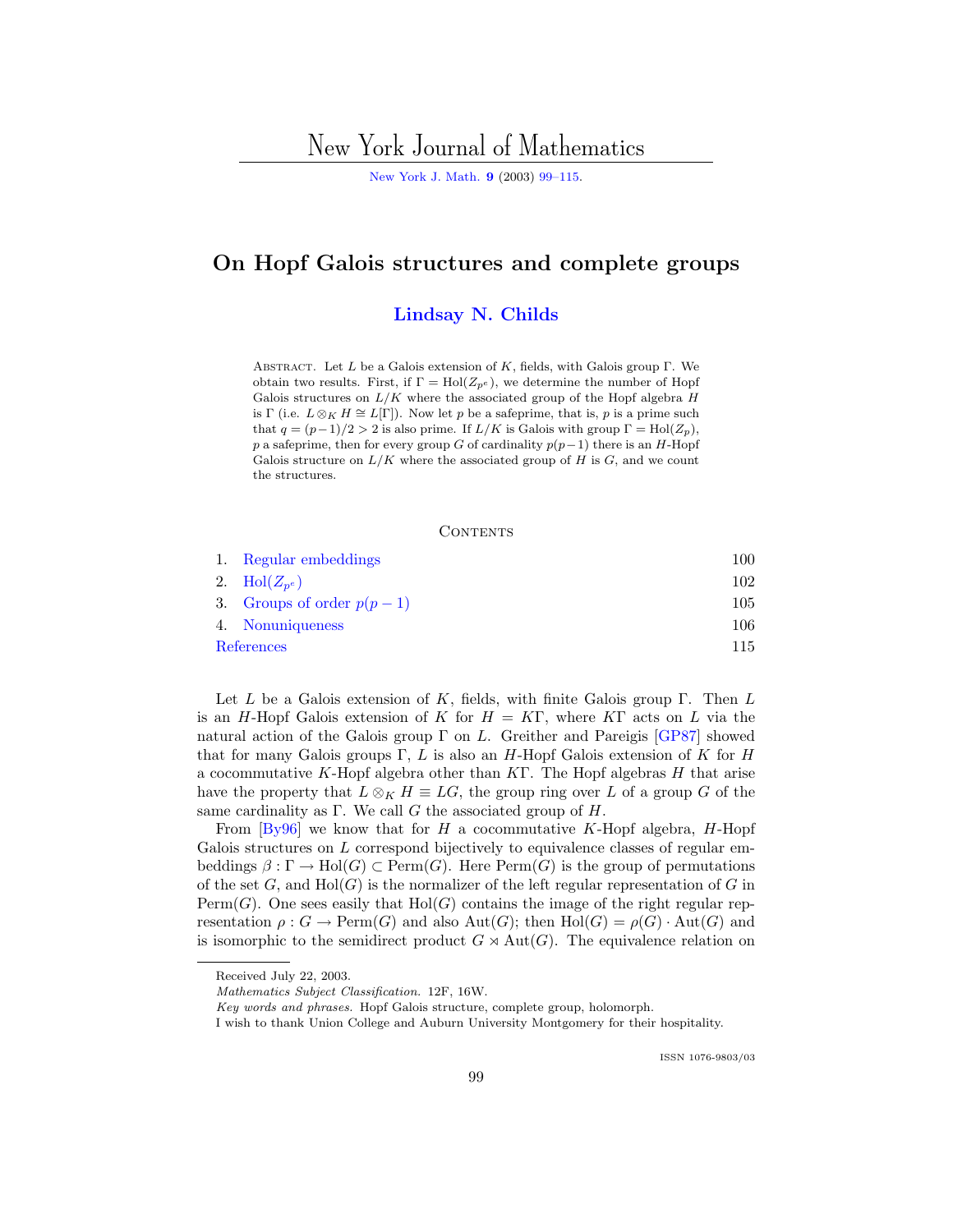<span id="page-1-0"></span>regular embeddings is by conjugation by elements of  $\text{Aut}(G)$  inside  $\text{Hol}(G)$ :  $\beta \sim \beta'$ if there exists  $\gamma$  in Aut(G) so that for all g in G,  $\gamma \beta(g) \gamma^{-1} = \beta'(g)$ .

Thus the number  $e(\Gamma, G)$  of H-Hopf Galois structures on  $L/K$  where the associated group of H is G depends only on G and the Galois group  $\Gamma$ , and reduces to a purely group-theoretic problem.

If L is a Galois extension of K with Galois group  $\Gamma$  non-abelian simple or  $\cong S_n$ , then in  $[CC99]$  $[CC99]$  we counted the number of Hopf Galois structures on  $L/K$  with associated group  $G = \Gamma$  by "unwinding" regular embeddings. The unwinding idea applies more generally when  $G$  is a complete group, i. e. has trivial center and trivial outer automorphism group. In this paper we apply this unwinding idea to determine  $e(G, G)$  when G is the complete group  $Hol(Z_{p^e}), p$  an odd prime.

One theme of research on Hopf Galois structures on Galois extensions of fields is to determine to what extent it is true that if  $L/K$  is Galois with Galois group  $\Gamma$  and is H-Hopf Galois where H has associated group G, then  $G \cong \Gamma$ . Positive results in this direction include Byott's original uniqueness theorem [\[By96\]](#page-16-0); Kohl's Theorem [\[Ko98](#page-16-0)] that if  $\Gamma = Z_{p^e}$  then  $G \cong \Gamma$ ; Byott's recent result [\[By03a](#page-16-0)], complementing [\[CC99\]](#page-16-0), that if  $\Gamma$  is non-abelian simple then  $G = \Gamma$ ; and Featherstonhaugh's recent result [[Fe03\]](#page-16-0) that if G and  $\Gamma$  are abelian p-groups with p sufficiently large compared to the p-rank of G and  $log_p$  of the exponent of G, then  $G \cong \Gamma$ . (A survey of results before 2000 in this area may be found in Chapter 2 of [[C00\]](#page-16-0); Chapter 0 of [\[C00\]](#page-16-0) describes how Hopf Galois structures on Galois extensions of local fields relate to local Galois module theory of wildly ramified extensions.)

In the last two sections of this paper we consider this uniqueness question for  $\Gamma = Hol(Z_p)$  when p is a safeprime, that is,  $p = 2q + 1$  where p and q are odd primes. (The terminology "safeprime" arises in connection with factoring large numbers related to cryptography—see [[C95](#page-16-0), pp. 411-413].) Then there are exactly six isomorphism classes of groups of cardinality  $p(p-1)$ . We show that if  $L/K$  is a Galois extension with Galois group  $\Gamma = Hol(Z_p)$ , then for each of the six groups G of cardinality  $p(p-1)$  up to isomorphism, there is an H-Hopf Galois structure on  $L/K$  with associated group G, and we count their number. Thus  $\Gamma = Hol(Z_n)$ yields an example of the opposite extreme to the uniqueness results listed above.

### **1. Regular embeddings**

Given a Galois extension  $L/K$  with Galois group  $\Gamma$ , and a group G of cardinality that of Γ, the number  $e(\Gamma, G)$  of Hopf Galois structures on  $L/K$  whose Hopf algebra H has assocated group  $G$  is equal to the number of equivalence classes of regular embeddings of  $\Gamma$  into  $\text{Hol}(G)$ , the semidirect product of G and  $\text{Aut}(G)$ . Here an embedding  $\beta : \Gamma \to \text{Hol}(G)$  is regular if, when viewing  $\text{Hol}(G)$  inside Perm $(G)$  via  $(q, \alpha)(x) = \alpha(x)q^{-1}$ , the orbit of the identity element 1 of G under  $\beta(\Gamma)$  is all of G. Obtaining  $e(\Gamma, G)$  in any particular case involves a number of steps:

- (a) determining  $Aut(G)$ , hence  $Hol(G)$ ;
- (b) finding monomorphisms  $\beta$  from  $\Gamma$  to Hol(G) by defining  $\beta$  on generators of  $\Gamma$ and checking  $\beta$  on the relations among those generators: in particular, it is helpful to know the orders of elements of  $Hol(G)$  in order to choose where to send the generators of Γ;
- (c) checking for regularity of  $\beta$ ;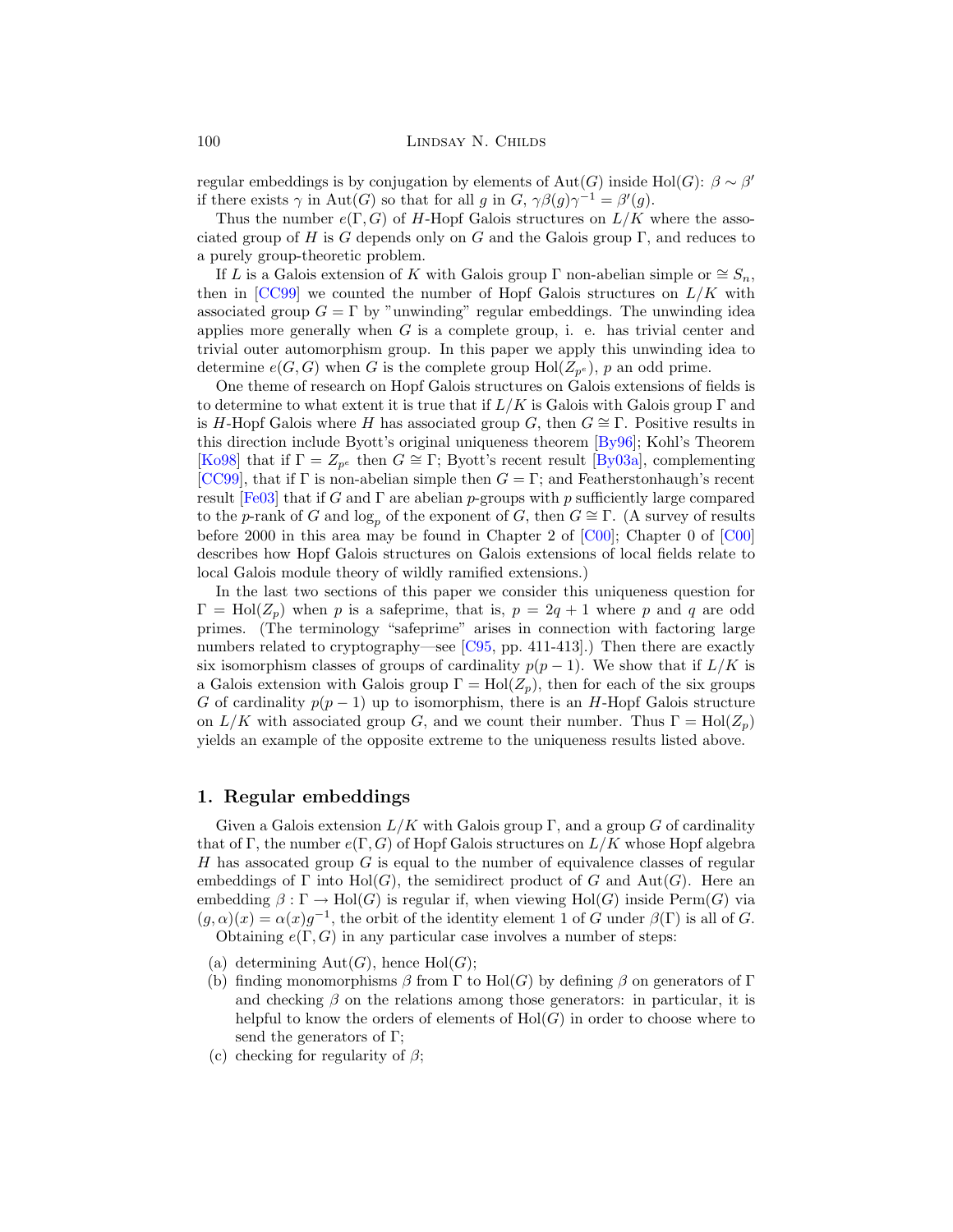- (d) simplifying  $\beta$  under the equivalence relation of conjugation by elements of  $Aut(G)$  inside Hol(G)—that is, finding a complete set of representatives for the equivalence classes of regular embeddings  $\beta$ ;
- (e) counting the representatives.

Of these tasks, checking regularity is the least natural. If we view  $Hol(G)$ , the semidirect product of G and  $Aut(G)$ , as  $G \times Aut(G)$  as sets, the operation is

$$
(g, \alpha) \cdot (g', \alpha') = (g\alpha(g'), \alpha\alpha')
$$

for  $g, g' \in G$ ,  $\alpha, \alpha' \in \text{Aut}(G)$ . Then  $G \cong \{(g, 1)\}\$ is a normal subgroup of  $\text{Hol}(G)$ , and the projection  $\pi_2$  onto Aut(G) by  $\pi_2(g, \alpha) = \alpha$  is a homomorphism; however the projection  $\pi_1$  onto G,  $\pi_1(g, \alpha) = g$ , is not. But since an element  $(g, \alpha)$  viewed in Perm(G) acts on the identity element 1 of the set G by  $(g, \alpha)(1) = \alpha(1)g^{-1}$  $g^{-1}$ , checking regularity of a 1-1 homomorphism  $\beta : \Gamma \to Hol(G)$  is the same as determining whether the function (non-homomorphism)  $\pi_1 \beta : \Gamma \to G$  is bijective.

Let  $\text{Inn}(G)$  be the group of inner automorphisms of G, then  $\text{Inn}(G)$  is normal in Aut(G) and Aut(G)/Inn(G) =  $O(G)$ , the outer automorphism group, fits in the exact sequence

$$
1 \to Z(G) \to G \to \text{Aut}(G) \to O(G) \to 1
$$

where the map  $C : G \to \text{Aut}(G)$  is conjugation:  $C(g)(x) = gxg^{-1}$  for  $g, x \in G$ , and  $Z(G)$  is the center of G.

Suppose  $Z(G) = (1)$  and the composition of the 1-1 homomorphism  $\beta : \Gamma \to$  $\text{Hol}(G)$  with the homomorphism  $\text{Hol}(G) \to O(G)$  yields a trivial homomorphism from  $\Gamma$  to  $O(G)$ . Then  $\beta$  maps into  $G \rtimes \text{Inn}(G)$ , and, following [[CC99](#page-16-0)], we may decompose  $\beta$  as follows: we have a homomorphism

$$
j: G \rtimes \text{Inn}(G) \to G \times G
$$

by  $j(g, C(h)) = (gh, h)$  for  $g, h \in G$ , with inverse sending  $(g, h)$  to  $(gh^{-1}, C(h))$ . Letting  $p_i : G \times G \to G$  be projection onto the *i*th factor,  $i = 1, 2$ , the homomorphism  $\beta$  yields homomorphisms  $\beta_1 = p_1 \mathbf{j} \beta$  and  $\beta_2 = p_2 \mathbf{j} \beta : \Gamma \to G$  such that

$$
\beta(\gamma) = (\beta_1(\gamma)\beta_2(\gamma)^{-1}, C(\beta_2)).
$$

Then  $\beta$  is regular iff

$$
\{\pi_1\beta(\gamma)|\gamma\in\Gamma\}=\{\beta_1(\gamma)\beta_2(\gamma)^{-1}|\gamma\in\Gamma\}=G.
$$

Thus whenever  $Z(G) = (1)$  and  $\beta(\Gamma) \subset G \rtimes \text{Inn}(G)$ , we may describe  $\beta$ , and in particular the function  $\pi_1 \beta : \Gamma \to G$ , in terms of the homomorphisms  $\beta_1, \beta_2 : \Gamma \to$ G, namely,

$$
\pi_1 \beta(\gamma) = \beta_1(\gamma) \beta_2(\gamma)^{-1}.
$$

A class of groups G where  $Z(G) = (1)$  and  $\beta(\Gamma) \subset G \rtimes \text{Inn}(G)$  is the class of complete groups, that is, finite groups G with  $Z(G) = (1)$  and  $O(G) = (1)$ . The best-known examples of finite complete groups are  $\text{Aut}(A)$  where A is simple and non-abelian,  $S_n$  for  $n \geq 3, n \neq 6$ , and  $\text{Hol}(Z_m)$  where m is odd. (See [\[Sch65,](#page-16-0) III.4.u-w]. Another class is the class of simple groups, for if G is simple, then  $O(G)$  is solvable, so any  $\beta: G \to Hol(G)$  has image in  $G \rtimes Inn(G)$ .

In  $[CC99]$  $[CC99]$  $[CC99]$  we let  $\Gamma = G$  and determined  $e(G, G)$ , the number of regular embeddings of G to Hol(G), when G is simple non-abelian or  $S_n, n \geq 4$ . In the next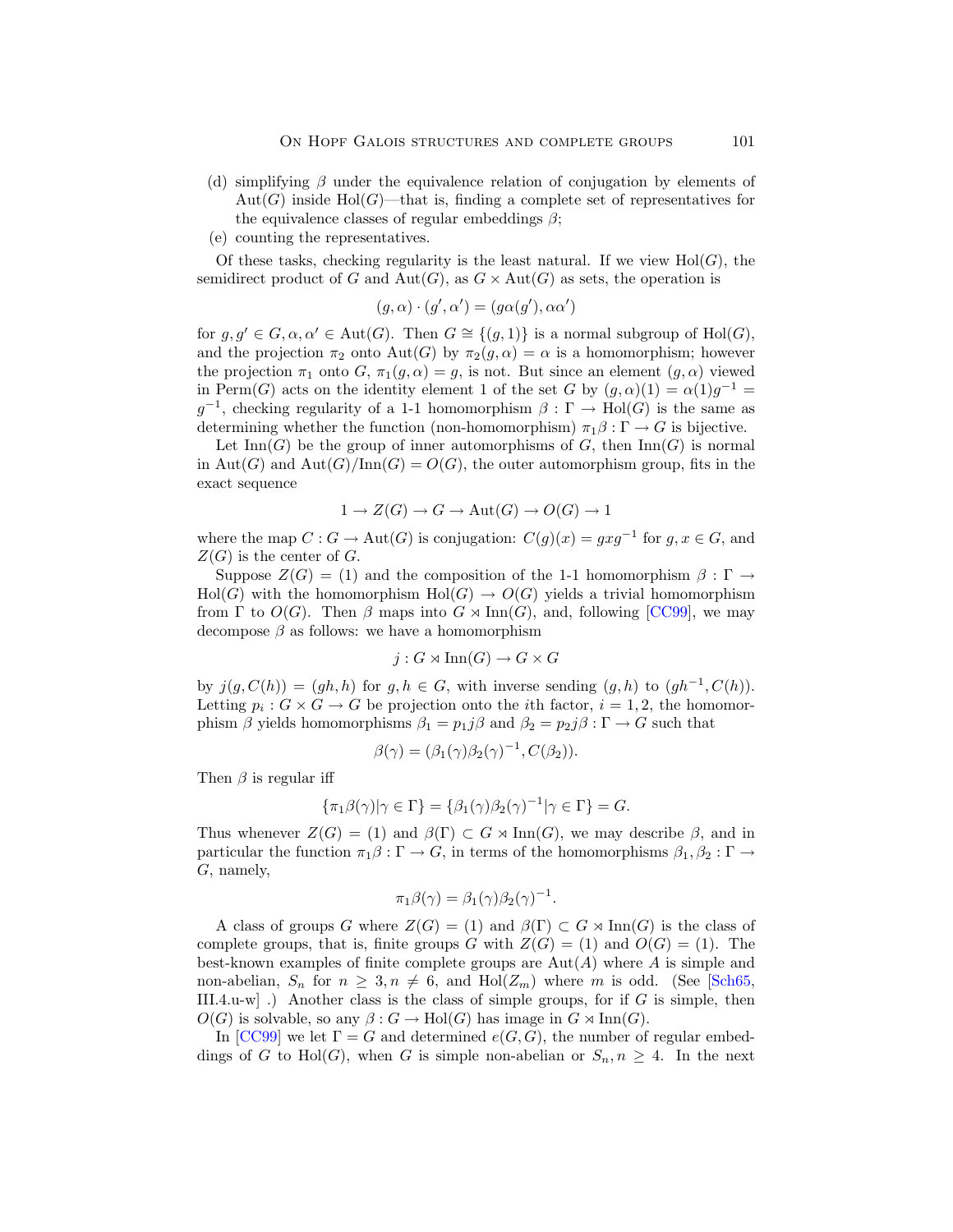<span id="page-3-0"></span>section we examine the case where  $\Gamma = G = Hol(Z_q)$  where  $q = p^e$  and p is an odd prime.

## 2. Hol $(Z_{p^e})$

Let  $G = Z_{p^e} \rtimes Z_{p^e}^*$ , the holomorph of  $Z_{p^e}$ . Let b be a number  $\lt p^e$  that generates  $Z_{p^e}^*$ . Let  $\Gamma = G$ . In this section we prove:

**Theorem 2.1.** If  $G = Hol(Z_{p^e})$ , p odd, then up to equivalence there are

 $e(G, G) = 2p^{e-1}\phi(p^{e-1}) + 2p^e\phi(p^{e-1})(\phi(p-1) - 1)$ 

regular embeddings of G into  $Hol(G)$ . Thus  $e(G, G)$  is the number of H-Hopf Galois structures on a Galois extension  $L/K$  with Galois group G where the associated group of H is G.

**Proof.** We wish to find equivalence classes of regular embeddings of G in  $Hol(G)$ . Since G is complete, we know from the last section that any homomorphism  $\beta$ :  $G \to Hol(G)$  may be decomposed as

$$
\beta(g) = \beta_1(g)\beta_2(g)^{-1}C(\beta_2(g))
$$

for homomorphisms  $\beta_1, \beta_2 : G \to G$ . So we begin by describing the homomorphisms from  $G$  to  $G$ .

Let  $\alpha$ :  $G \to G$  be a homomorphism. Then  $\alpha$  is determined by

$$
\alpha(1, 1) = (m, c)
$$
 of order dividing  $p^e$ , and  
\n $\alpha(0, b) = (n, d)$  of order dividing  $p^{e-1}(p - 1)$ .

If  $\alpha(1,1)$  has order dividing  $p^e$ , then  $c=1$ . To see this, first note that for any  $s > 0$ ,

$$
(m, c)^s = (m(1 + c + c^2 + \dots c^{s-1}), c^s)
$$

so c must have order dividing  $p^e$ , which implies that  $c \equiv 1 \pmod{p}$ . Also, for  $\alpha(0, b)$ to have order dividing  $p^{e-1}(p-1)$  we require that  $d \not\equiv 1 \pmod{p}$  or p divides n. For if  $d \equiv 1 \pmod{p}$  one sees by induction that  $(n, d)^{p^{e-1}} = (p^{e-1}n', 1)$  where p divides n' iff p divides n. Thus if p does not divide n, then  $(n, d)$  has order  $p^e$ . On the other hand, if  $d \not\equiv 1 \pmod{p}$ , then

$$
(n,d)^{p-1}=\left(n\left(\frac{d^{p-1}-1}{d-1}\right),d^{p-1}\right)
$$

and p divides  $d^{p-1} - 1$  but not  $d - 1$ , so the order of  $(n, d)$  divides  $p^{e-1}(p - 1)$ .

Now we check the relation

$$
(b,1)(0,b) = (b,b) = (0,b)(1,1).
$$

Applying  $\alpha$  yields:

$$
(m(1 + c + \dots c^{b-1}), c^b)(n, d) = (n, d)(m, c),
$$

hence

$$
(m(1 + c + \dots c^{b-1}) + c^b n, c^b d) = (n + dm, dc).
$$

Thus  $c^b d = cd$ . Since d is a unit modulo  $p^e$  it follows that  $c^b = c$ , hence  $c^{b-1} = 1$ . But since  $c = 1 + pf$  for some f,

$$
1 = (1 + pf)^{b-1}.
$$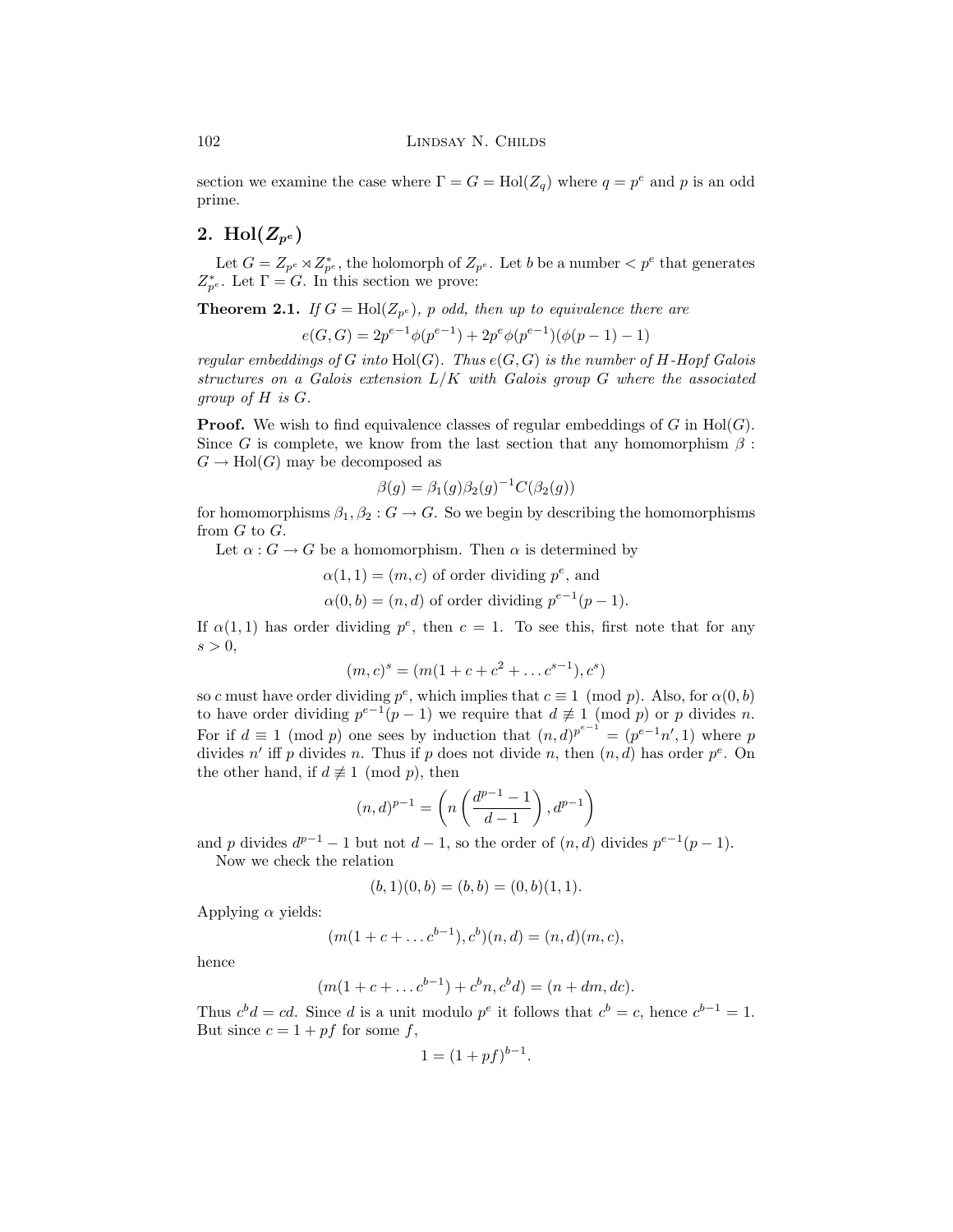Since  $b-1$  is relatively prime to p and  $(1 + pf)^{p^{e-1}} = 1$ , it follows that  $1 + pf = 1$ , hence  $f = 0$  and  $c = 1$ .

Thus for any homomorphism  $\alpha: G \to G$ ,

$$
\alpha(1,1)=(m,1)
$$

for some m.

Since  $c = 1$ , the requirement

$$
(m(1 + c + \dots c^{b-1}) + c^b n, c^b d) = (n + dm, dc)
$$

becomes

$$
(mb + n, d) = (n + dm, d)
$$

which implies that  $bm = dm$ . Thus if  $m \neq 0$ , then  $b \equiv d \pmod{p}$ , and if m is a unit (i.e. relatively prime to p), then  $b = d$ . In the latter case,  $\alpha(1, 1) = (m, 1)$  has order  $p^e$  and  $\alpha(0, b) = (n, b)$  has order  $p^{e-1}(p - 1)$ .

Clearly if  $\alpha$  is an automorphism then m is relatively prime to p and so  $b = d$ . Conversely, if  $\alpha(1,1) = (m,1)$  with m relatively prime to p, then  $\alpha(0,b) = (n, b)$ for some *n*. Conjugating  $\alpha$  by  $(h, c)$  in G yields

$$
(h, c)\alpha(1, 1)(h, c)^{-1} = (h, c)(m, 1)(-c^{-1}h, c^{-1})
$$
  
=  $(h + cm - h, 1)$   
=  $(cm, 1).$ 

We choose c so that  $cm = 1$ . Then we choose h so that

$$
(0,b) = (h,c)\alpha(0,b)(h,c)^{-1} = (h,c)(n,b)(-c^{-1}h,c^{-1})
$$
  
=  $(h+cn,bc)(-c^{-1}h,c^{-1})$   
=  $(h+cn-bh,b)$   
=  $((1-b)h+cn,b)$ :

we set  $h = -(1 - b)^{-1}cn$ , possible because b has order  $p^{e-1}(p-1)$  (mod  $p^e$ ) and hence  $b \neq 1 \pmod{p}$ . With these choices of h and c, the homomorphism  $C(h, c)\alpha$ :  $G \to G$  is the identity on the generators  $(1, 1)$  and  $(0, b)$  of G, and so  $\alpha = C(h, c)^{-1}$ is an automorphism of  $G$ .

Now we ask about regularity: for which pairs of endomorphisms  $(\beta_1, \beta_2)$  is

$$
\{\beta_1(g)\beta_2(g)^{-1}|g \in G\} = G,
$$

or equivalently,  $\pi_1 \beta = \beta_1 \cdot \beta_2^{-1}$  is a 1-1 function from G to G? Let  $\beta_i(1,1)$  =  $(m_i, 1), \beta_i(0, b) = (n_i, d_i)$  for  $i = 1, 2$ .

If neither  $\beta_1$  nor  $\beta_2$  is an automorphism, then p divides  $m_1$  and  $m_2$ , so

$$
\beta_1(p^{e-1}l,1)\beta_2(p^{e-1}l,1)^{-1} = (p^{e-1}lm_1,1)(-p^{e-1}lm_2,1)
$$
  
= (0,1)(0,1) = (0,1)

for all l, and so  $\beta_1 \cdot \beta_2^{-1}$  is not 1-1.

Suppose both  $\beta_1$  and  $\beta_2$  are automorphisms. If  $m_1 \equiv m_2 \pmod{p}$  then

$$
\beta_1 \cdot \beta_2^{-1}(p^{e-1}, 1) = (p^{e-1}m_1 - p^{e-1}m_2, 1)
$$
  
= (0, 1)  
=  $\beta_1 \cdot \beta_2^{-1}(0, 1)$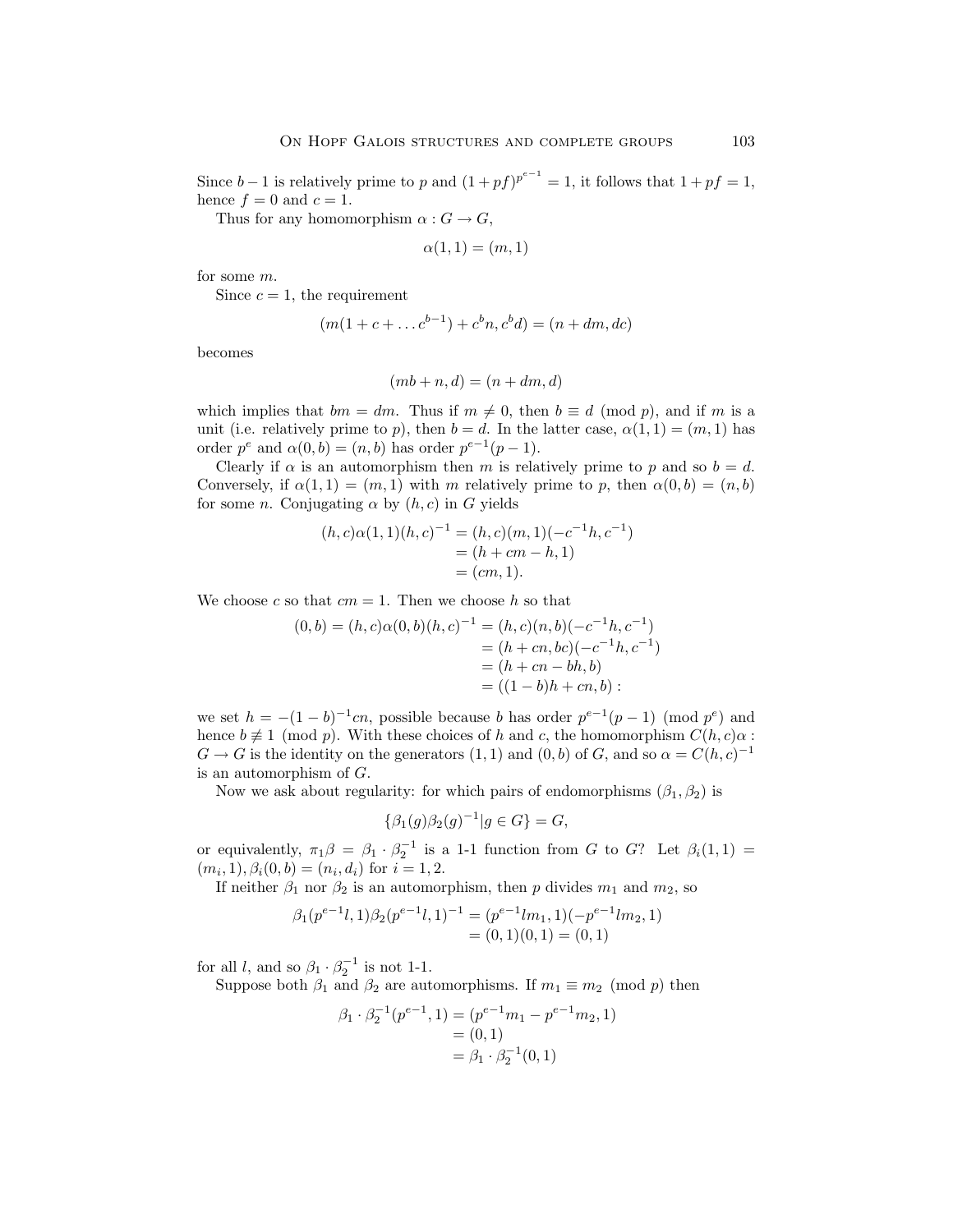<span id="page-5-0"></span>so  $\beta_1 \cdot \beta_2^{-1}$  is not 1-1. If  $m_1 \not\equiv m_2 \pmod{p}$ , then let  $s(m_1 - m_2) = n_1 - n_2$ . Then

$$
\beta_1 \cdot \beta_2^{-1}(0, b) = (n_1 - n_2, 1)
$$
  
= ((m\_1 - m\_2)s, 1)  
=  $\beta_1 \cdot \beta_2^{-1}(s, 1)$ ,

so again,  $\beta_1 \cdot \beta_2^{-1}$  is not 1-1.

Thus for  $\beta$  to be regular, exactly one of  $\beta_1$  and  $\beta_2$  is an automorphism.

We return to looking at regularity after we look at equivalence by  $Aut(G)$  =  $Inn(G)$  inside  $Hol(G)$ .

For 
$$
g, h, k \in G
$$
 we have

$$
(1, C(g))(h, C(k))(1, C(g)^{-1}) = (C(g)(h), C(g)C(k)C(g)^{-1})
$$
  
=  $(ghg^{-1}, C(gkg^{-1}).$ 

Thus if  $\beta(x)=(\beta_1(x)\beta_2(x)^{-1}, C(\beta_2(x)))$  for  $x\in G$ , then  $\beta\sim\beta'$  with

$$
\beta'(x) = (g\beta_1(x)\beta_2(x)^{-1}g^{-1}, C(g\beta_2(x)g^{-1}))
$$
  
=  $(g\beta_1(x)g^{-1} \cdot (g\beta_2(x)g^{-1})^{-1}, C(g\beta_2(x)g^{-1}))$ :

we get from  $\beta$  to  $\beta'$  by simultaneously conjugating  $\beta_1$  and  $\beta_2$  by  $g \in G$ .

Assume  $\beta_2$  is an automorphism, then, up to equivalence, we may assume that  $\beta_2$ is the identity automorphism on G and  $\beta_1$  is not an automorphism. Then  $e(G, G)$ will be twice the number of possible  $\beta_1$ , since the case where  $\beta_1$  is an automorphism and  $\beta_2$  is not is the same.

Returning to the regularity question, we ask, for which  $\beta_1$  is  $\{\beta_1(q)q^{-1}\}=G$ ? Assume

$$
\beta_1(1,1) = (m,1) \n\beta_1(0,b) = (n,d)
$$

for some m divisible by p, some  $d \neq 1$  and some n. Then

$$
\beta_1(l, b^k) = \beta_1(l, 1)\beta_1(0, b^k)
$$
  
=  $(lm, 1) \left( n \left( \frac{d^k - 1}{d - 1} \right), d^k \right)$   
=  $\left( lm + n \left( \frac{d^k - 1}{d - 1} \right), d^k \right).$ 

For any  $h, r$  we want to find  $l, k$  so that

(\*) 
$$
\beta_1(l, b^k)(l, b^k)^{-1} = \left(lm + n\left(\frac{d^k - 1}{d - 1}\right), d^k\right)(-b^{-k}l, b^{-k})
$$

$$
= \left(lm + n\left(\frac{d^k - 1}{d - 1}\right) - d^k b^{-k}l, d^k b^{-k}\right)
$$

$$
= (h, b^r).
$$

In order that for any r, there is a k so that  $b^r = (db^{-1})^k$ , we require that  $db^{-1}$ generates  $Z_{p^e}^*$ . Now for  $\beta_1$  to be a homomorphism, we need  $bm = dm$ , and this is possible only if  $m = 0$  or  $b \equiv d \pmod{p}$ . But in the latter case,  $db^{-1} \equiv 1 \pmod{p}$ , so cannot generate  $Z_{p^e}^*$ . Thus if  $\{\beta_1(g)g^{-1}\}=G$ , then  $m=0$ , and  $d=b^{f+1}$  such that  $b^f$  generates  $Z_{p^e}^*$ .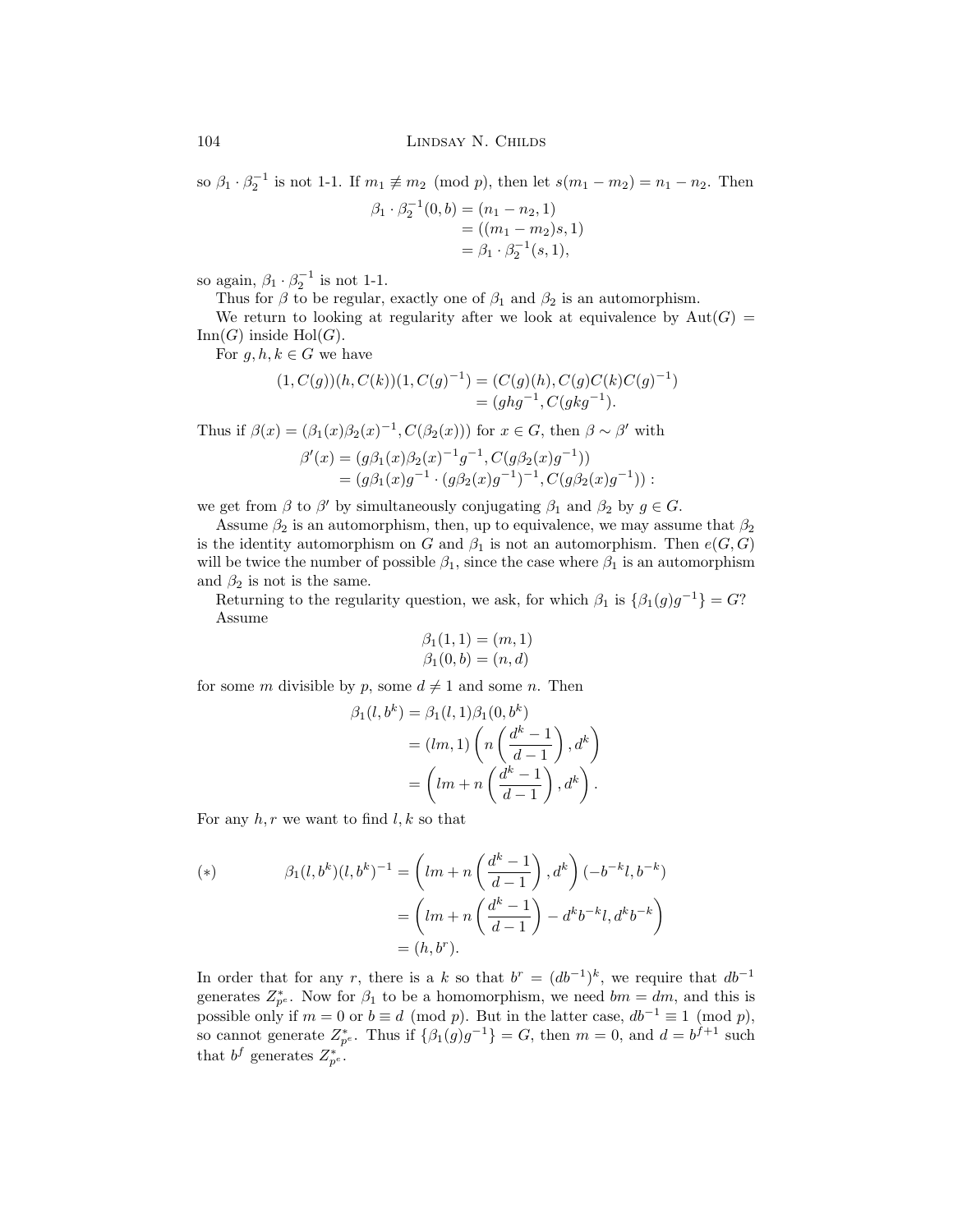<span id="page-6-0"></span>Thus  $\beta_1$  is defined by

$$
\beta_1(1,1) = (0,1) \n\beta_1(0,b) = (n,d),
$$

and ([∗](#page-5-0)) becomes

$$
(n(1 + d + \dots + d^{k-1}) - b^{fk}l, b^{fk}) = (h, b^r),
$$

which is solvable for all n and for all f such that  $b^f$  generates  $Z_{p^e}^*$ . We have two cases:

If  $d = b^{f+1} \equiv 1 \pmod{p}$ , then  $p-1$  divides  $f+1$  and p divides n (or else  $\beta$  is not a homomorphism).

If  $d = b^{f+1} \not\equiv 1 \pmod{p}$ , then *n* is arbitrary.

The first case gives  $p^{e-1}$  choices for n and  $\phi(p^{e-1})$  choices for f. The second case gives  $p^e$  choices for n and

$$
\phi(p^{e-1}(p-1)) - \phi(p^{e-1}) = \phi(p^{e-1})(\phi(p-1) - 1)
$$

choices for f. The theorem follows.  $\square$ 

**Corollary 2.2.** If  $G = Hol(Z_p)$ , then  $e(G, G) = 2(1 + p(\phi(p-1) - 1)).$ 

**Example 2.3.** For  $p = 5$  there are, up to equivalence,  $2(1+5(2-1)) = 12$  regular embeddings of  $G = Z_5 \rtimes Z_5^*$  into  $\text{Hol}(G)$ . If we choose  $b = 2$  then b and  $b^3$  generate  $Z_5^*$ , so  $d = b^0 = 1$  or  $d = b^2 = 4$ . Thus if we let  $\beta_2$  be the identity automorphism, then  $\beta_1(1,1) = (0,1)$  and  $\beta_1(0,2) = (n,4)$ ,  $n = 0,1,2,3,4$ , or  $(0,1)$ .

## **3.** Groups of order  $p(p-1)$

Let  $\Gamma = Hol(Z_p)$  with p an odd prime, as above, and let  $p - 1 = 2q$ . Then there are at least five non-isomorphic groups G of order  $2qp$  other than Γ, namely,  $Z_{2qp}, D_{qp}, D_p \times Z_q, D_q \times Z_p$ , and  $(Z_p \rtimes Z_q) \times Z_2$  (where  $Z_q$  is identified as the subgroup of Aut $(Z_p)$  of index 2, and  $D_n$  is the dihedral group of order  $2n$ ). The five groups are non-isomorphic because their centers have orders  $2pq, 1, q, p$  and 2 respectively.

If q is also an odd prime, then q is called a Sophie Germain prime, resp.  $p$  is called a safeprime, and in that case, these five groups, together with  $\Gamma = Hol(Z_p)$ , are the only groups of order  $2pq$ , up to isomorphism. To see this, we first obtain the following lemma, needed also in the next section:

**Lemma 3.1.** Let p be prime,  $p = 2q + 1$ . Then

$$
Aut(D_p) = Aut(Z_p \rtimes Z_q) = Aut(Hol(Z_p)) = Inn(Hol(Z_p)).
$$

**Proof.** Let  $G = Z_p \rtimes Z_a$  with  $a = 2, q$  or  $2q = p-1$ . Write  $Z_p$  additively and view  $Z_a$  as the cyclic subgroup of order a inside  $Z_p^* = \text{Aut}(Z_p)$  and  $G \subset Hol(Z_p)$ . Let b generate  $Z_a$ . If  $\alpha$  is an automorphism of G, then:

- 1.  $\alpha(1,1) = (m,1)$  for p not dividing m, and
- 2.  $\alpha(0, b) = (n, b)$  for any n (as one sees by applying  $\alpha$  to the relation  $(b, 1)(0, b) =$  $(b, b) = (0, b)(1, 1).$

So there are  $p(p-1) = |Hol(Z_p)|$  automorphisms of G. Now if  $(l, d)$  is any element of  $\text{Hol}(Z_p)$ , then conjugation by  $(l, d)$  is an automorphism of G, since

$$
(l, d)(m, br)(l, d)-1 = (l + dm - brl, br) \in G.
$$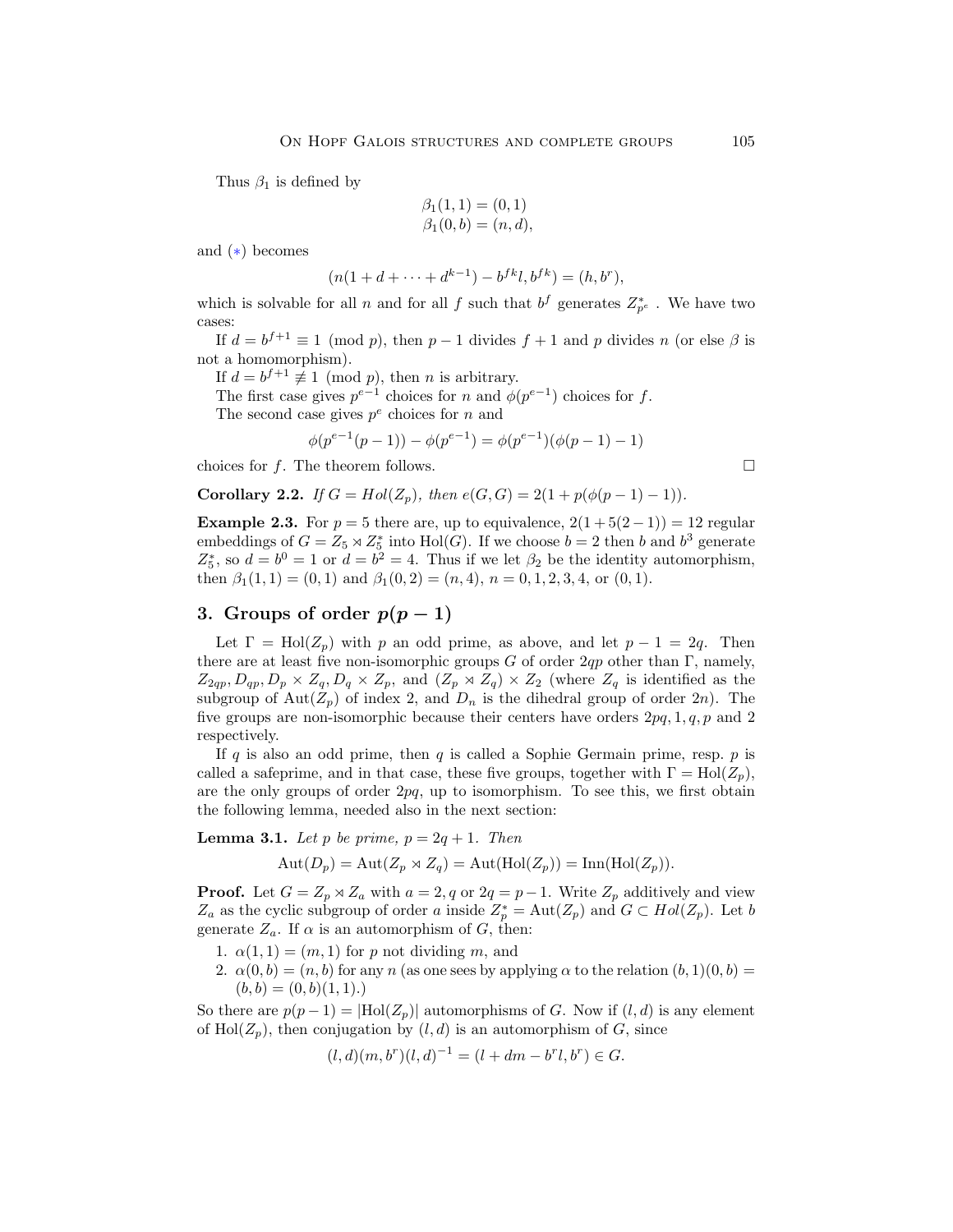<span id="page-7-0"></span>106 LINDSAY N. CHILDS

Hence the conjugation map  $C : Hol(Z_p) \to Aut(G)$ ,

$$
C(l, d)(m, br) = (l, d)(m, br)(l, d)-1 = (l + dm - brl, br),
$$

is defined. Then C is 1-1. For if  $C(l_1, d_1) = C(l_2, d_2)$  on G, then

 $l_1 + d_1 m - b^r l_1 = l_2 + d_2 m - b^r l_2$ 

for all m, r: in particular for  $m = 1, r = 0$  we get  $d_1 = d_2$  and for  $m = 0, r = 1$  we get  $l_1 = l_2$ . Thus C is an isomorphism.

**Proposition 3.2.** If q and  $p = 2q + 1$  are odd primes, then, up to isomorphism, there are exactly six groups of order  $p(p-1)$ .

This is probably well-known, but we sketch a proof for the reader's convenience.

**Proof.** If G has order  $p(p-1)$  then by the first Sylow Theorem, G has a unique normal subgroup  $G_p$  of order p. By Schur's Theorem,  $G_p$  has a complementary subgroup of order 2q, and hence a subgroup K of order q. Then  $G_pK = J$  is a subgroup of G of order  $pq$ , hence normal in G. By Schur's Theorem again, J has a complementary subgroup of order 2 in  $G$ , so  $G$  is isomorphic to a semidirect product  $J \rtimes_{\alpha} Z_2$ .

If  $J \cong Z_{pq}$  then  $G \cong Z_{pq} \rtimes_{\alpha} Z_2$  where

$$
\alpha: Z_2 \to \mathrm{Aut}(Z_{pq}) \cong Z_{p-1} \times Z_{q-1}
$$

has four possibilities,  $\alpha(-1) = (\pm 1, \pm 1)$ . These yield  $G \cong D_{pq}, D_p \times Z_q, D_q \times Z_p$ and  $Z_{2pq}$ .

If  $J \cong Z_p \rtimes Z_q \subset Hol(Z_p)$ , then  $G \cong J \rtimes_{\alpha} Z_2$  where  $\alpha: Z_2 \to \mathrm{Aut}(Z_p \rtimes Z_q) \cong$ Inn(Hol( $Z_p$ )). If  $\alpha$  is trivial, we obtain  $(Z_p \rtimes Z_q) \times Z_2$ . Otherwise, the elements of order 2 in Inn(Hol( $Z_p$ ) are of the form  $C(l, -1)$  for any  $l \in Z_p$ . Define

$$
\alpha_l : Z_2 \to \text{Inn}(\text{Hol}(Z_p))
$$

by  $\alpha_l(-1) = C(l, -1)$ . One checks easily that

$$
(Z_p \rtimes Z_q) \rtimes_{\alpha_0} Z_2 \cong Z_p \rtimes Z_{2q} = Hol(Z_p)
$$

by the map sending  $((a, b), \epsilon)$  to  $(a, \epsilon b)$  for  $a \in Z_p$ ,  $b \in Z_q \subset Z_{p-1}$ ,  $\epsilon \in Z_2 \subset Z_{p-1}$ . Now  $\langle \alpha_0 \rangle = \langle C(0, -1) \rangle$  and  $\langle \alpha_1 \rangle = \langle C(l, -1) \rangle$  are conjugate in Inn(Hol(Z<sub>p</sub>)) for  $l \neq 0$  by  $C(m, 1)$  where  $2m \equiv l \pmod{p}$ :  $C(m, 1)C(0, -1)C(-m, 1) = C(2m, -1)$ . It follows from [\[DF99\]](#page-16-0), p. 186, Exercise 6 that

$$
(Z_p \rtimes Z_q) \rtimes_{\alpha_l} Z_2 \cong (Z_p \rtimes Z_q) \rtimes_{\alpha_0} Z_2
$$

for all l. Thus  $J = Z_p \rtimes Z_q$  yields only two possible groups, up to isomorphism.  $\Box$ 

#### **4. Nonuniqueness**

If we begin with the Galois group  $\Gamma$  of a Galois extension  $L/K$  of fields, then to determine the  $K$ -Hopf Galois structures on  $L$ , we need to count equivalence classes of regular embeddings of  $\Gamma$  into  $Hol(G)$ , where G varies over isomorphism classes of groups of the same cardinality as  $\Gamma$ . This can be a formidable task for certain cardinalities!

In this section, we let  $\Gamma = Hol(Z_p)$ ,  $p = 2q + 1$  a safeprime  $> 5$ , and determine  $e(\Gamma, G)$ , the number of regular embeddings of  $\Gamma$  into  $\text{Hol}(G)$ , for all six groups G of order  $p(p-1) = 2pq$ . We did the case  $G = \Gamma$  in Theorem [2.1](#page-3-0) and found that  $e(G, G) = 2 + 2p(q - 2)$ . Here is the result for  $G \not\cong \Gamma$ :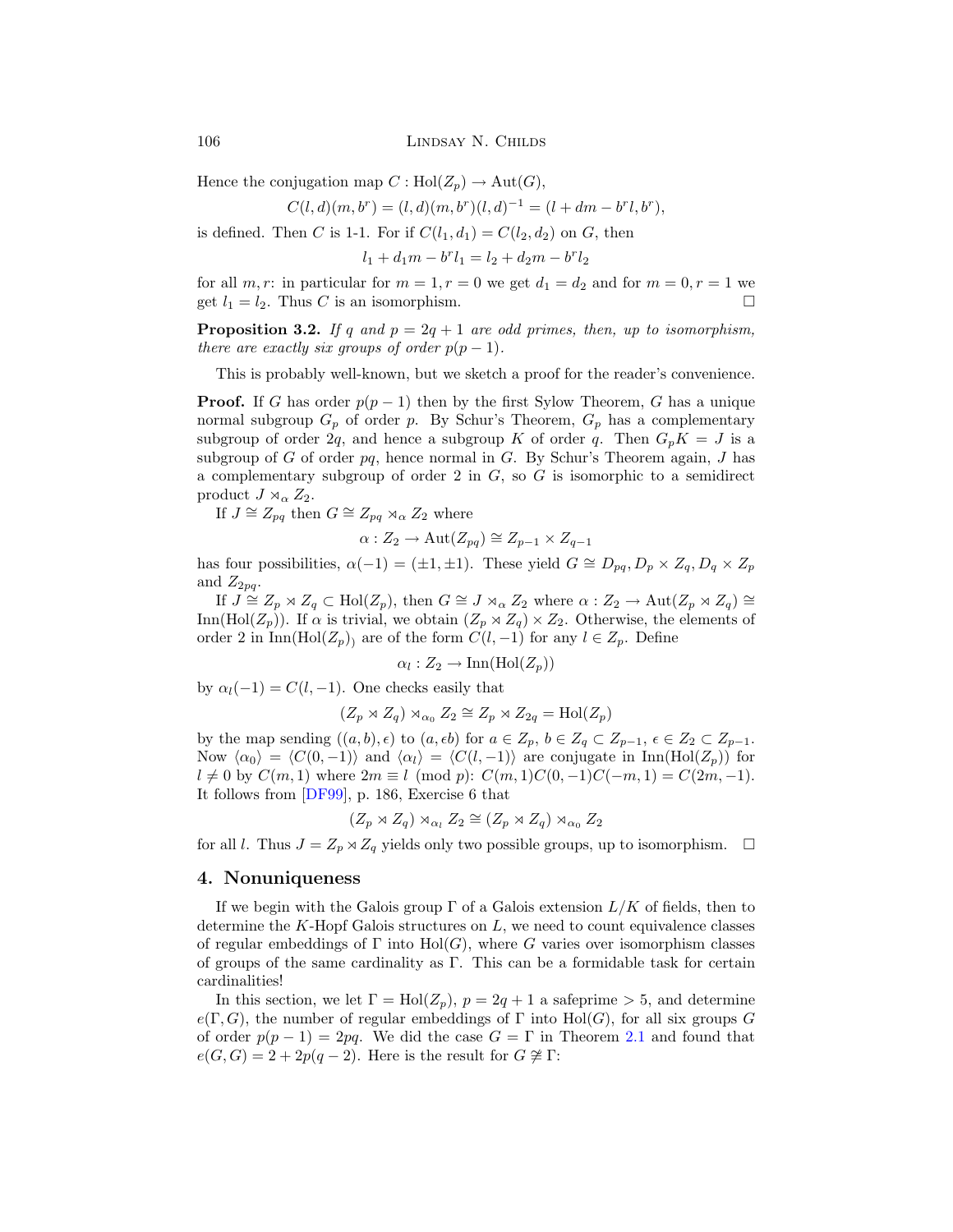<span id="page-8-0"></span>**Theorem 4.1.** Let  $\Gamma = Hol(Z_p)$ , with p and  $q = (p-1)/2$  odd primes. Then:

- (1)  $e(\Gamma, Z_p \rtimes Z_q \times Z_2)=2p(q-1);$
- (2)  $e(\Gamma, D_q \times Z_p) = 2p;$
- (3)  $e(\Gamma, D_p \times Z_q) = 2p;$
- (4)  $e(\Gamma, Z_{2qp}) = p;$
- (5)  $e(\Gamma, D_{pq})=4p$ .

**Proof.** We do each case in turn, following the steps outlined in Section [1](#page-1-0).

(1): Proof that 
$$
e(\Gamma, Z_p \rtimes Z_q \times Z_2) = 2p(q-1)
$$
. Using Lemma 3.1 we have

$$
\mathrm{Hol}(Z_p \rtimes Z_q \times Z_2) = \mathrm{Hol}(Z_p \rtimes Z_q) \times \mathrm{Hol}(Z_2)
$$
  
= ((Z\_p \rtimes Z\_q) \rtimes \mathrm{Inn}(\mathrm{Hol}(Z\_p)) \times Z\_2  

$$
\subset (\mathrm{Hol}(Z_p) \rtimes \mathrm{Inn}(\mathrm{Hol}(Z_p)) \times Z_2
$$
\cong \mathrm{Hol}(Z_p) \times \mathrm{Hol}(Z_p) \times Z_2;
$$
$$

thus we may unwind any homomorphism  $\beta : \Gamma \to ((Z_p \rtimes Z_q) \rtimes \text{Inn}(\text{Hol}(Z_p)) \times Z_2)$ as in Section [1](#page-1-0). If

$$
\beta(\gamma) = ((m, b^{2r}), C(l, b^s)) \times \epsilon
$$

with  $\epsilon = \pm 1, Z_p^* = \langle b \rangle$  and  $m, l$  are modulo p, then  $\beta(\gamma)$  maps to  $(m, b^{2r})(l, b^s) \times$  $(l, b^s) \times \epsilon$  under the map to  $\text{Hol}(Z_p) \times \text{Hol}(Z_p) \times Z_2$ . So  $\beta$  induces homomorphisms  $\beta_1 : \Gamma \to \text{Hol}(Z_p)$ , defined by  $\beta_1(\gamma)=(m, b^{2r})(l, b^s)$ , and  $\beta_2 : \Gamma \to \text{Hol}(Z_p)$ , defined by  $\beta_2(\gamma)=(l, b^s)$ . If we define  $\beta_0 : \Gamma \to Z_2$  by  $\beta_0(\gamma)=\epsilon$ , then

$$
\beta(\gamma) = (\beta_1(\gamma)\beta_2(\gamma)^{-1}, C(\beta_2(\gamma)) \times \beta_0(\gamma).
$$

Let  $\gamma \in Hol(Z_p), \gamma = (m, b^t)$ . Then the only non-trivial homomorphism  $\beta_0$  is given by  $\beta_0(\gamma) = -1$  if t is odd, and = 1 if t is even. (If  $\beta_0(\gamma) = 1$  for all  $\gamma$ , then  $\beta$ will not be regular.) As for the possibilities for the homomorphisms  $\beta_1$  and  $\beta_2$ , we determined these in the proof of Theorem [2.1](#page-3-0), namely:

- 1. If  $\beta_i$  is an automorphism, then  $\beta_i(1,1) = (m, 1), m \neq 0$  and  $\beta_i(0, b) = (n, b)$ for any n.
- 2. If  $\beta_i$  is not an automorphism, then  $\beta_i(1,1)=(0,1)$  and  $\beta_i(0,b)=(n,d)$  for  $d = b^r, r \neq 0$ , and any n, or  $\beta_i(0, b) = (0, 1)$ .

As in the proof of Theorem [2.1,](#page-3-0) if both  $\beta_1$  and  $\beta_2$  are not automorphisms, or if both  $\beta_1$  and  $\beta_2$  are automorphisms, then  $\beta_1 \cdot \beta_2^{-1}$  is not 1-1, so  $\beta$  is not regular. Thus we can assume one is an automorphism and the other not. Assuming  $\beta_2$  is an automorphism, we can conjugate it by an automorphism of  $\text{Hol}(Z_p)$  to transform it to the identity map. Then

$$
\beta_1(0,b)\beta_2(0,b)^{-1} = (n,d)(0,b)^{-1}
$$
  
=  $(n, db^{-1})$ :

this must lie in  $Z_p \rtimes Z_q$ , which means that  $d = b^r$  must be an odd power of b. Then

$$
\beta_1 \cdot \beta_2^{-1}(l, b^s) = (n, d)^s (l, b^s)^{-1}
$$
  
=  $\left( n \left( \frac{d^s - 1}{d - 1} \right) - l (db^{-1})^s, (db^{-1})^s \right).$ 

For  $\beta$  to be regular,  $\beta_1 \cdot \beta_2^{-1}$  must map onto  $Z_p \rtimes Z_q$ , so we need that  $db^{-1} = b^{r-1}$ generates  $Z_q$ . Thus  $r-1$  must be coprime to q. There are  $q-1$  odd numbers  $r < p$ with  $r - 1$  coprime to q.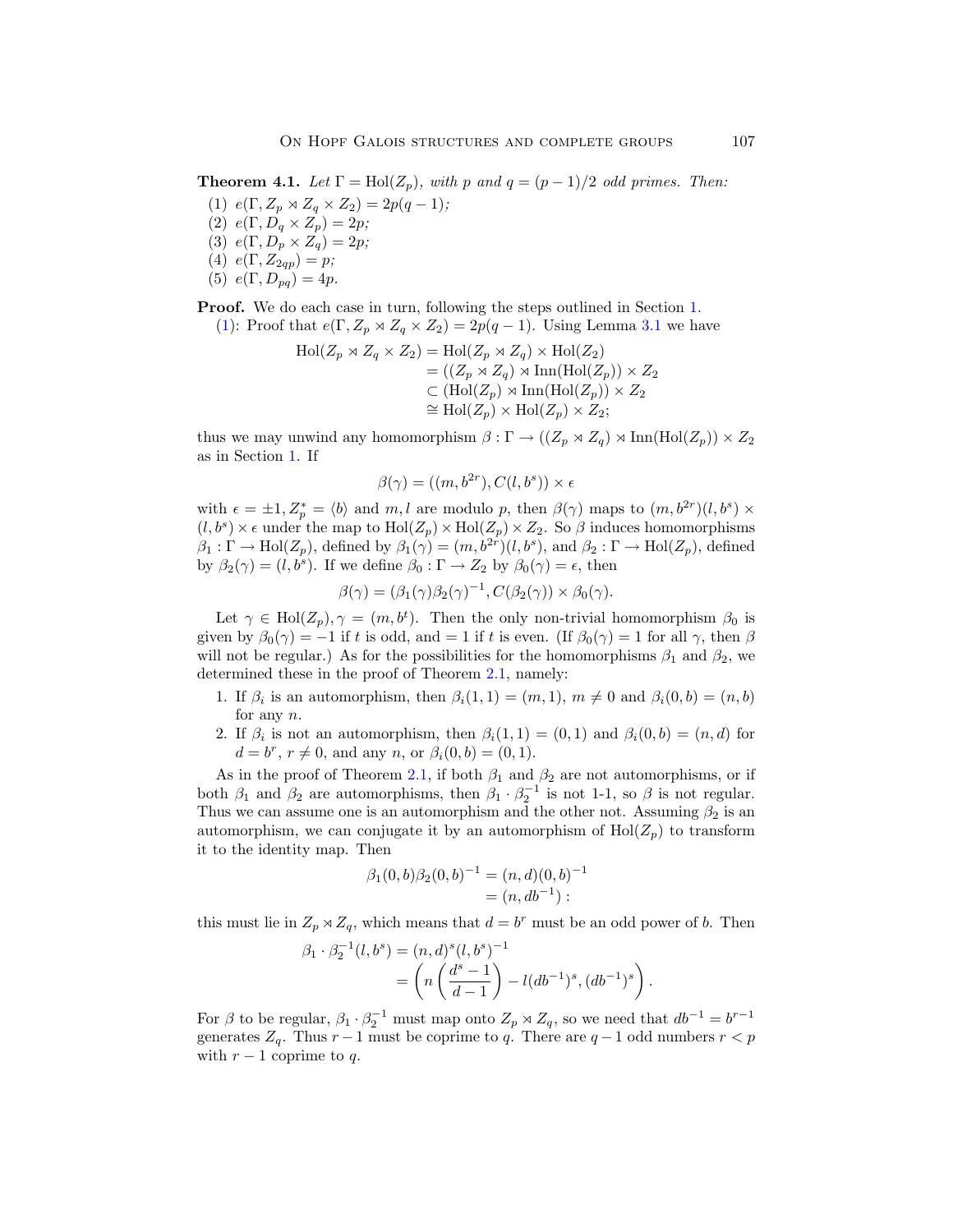For any such r,  $(db^{-1})^s$  is a unit of  $Z_p$ , so given any  $n, h$  in  $Z_p$  there is some l in  $Z_p$  so that  $n\left(\frac{d^s-1}{d-1}\right)$  $- l(db^{-1})^s = h$ . Hence for any suitable r and any  $n, \beta_1 \cdot \beta_2^{-1}$ maps  $\text{Hol}(Z_p)$  onto  $Z_p \rtimes Z_q$ .

Thus we have determined all regular  $\beta$ : we have p choices for n, and  $q-1$  choices for d. Interchanging the roles of  $\beta_1$  and  $\beta_2$  yields the same result. Thus there are  $2p(q-1)$  regular embeddings of  $\text{Hol}(Z_p)$  into  $\text{Hol}(Z_p \rtimes Z_q \times Z_2)$ , as claimed.

([2](#page-8-0)): Proof that  $e(\Gamma, D_q \times Z_p) = 2p$ . We seek regular embeddings

 $\beta : \Gamma \to \text{Hol}(D_q \times Z_p).$ 

We have

$$
Hol(D_q \times Z_p) \cong Hol(D_q) \times Hol(Z_p)
$$

and by Lemma [3.1](#page-6-0), the map

$$
Hol(D_q) \cong D_q \rtimes \text{Inn}(\text{Hol}(Z_q)) \to \text{Hol}(Z_q) \times \text{Hol}(Z_q)
$$

is 1-1 and maps  $(m, \epsilon)C(n, d)$  to  $(m, \epsilon)(n, d) \times (n, d)$ . Suppose

$$
\beta(1,1) = (q,\epsilon)C(n,d) \times (m,c).
$$

Now  $\beta(1,1)$  must have order p (or else  $\beta$  is not 1-1), so  $(n,d)=(q,\epsilon)=(0,1), c=1$ and  $m \neq 0$ , hence

$$
\beta(1,1) = (0,1)C(0,1) \times (m,1)
$$

with  $m \neq 0$ .

Suppose  $\beta(0, b) = (l, \epsilon)C(k, d) \times (s, c)$  in  $D_q \rtimes \text{Inn}(\text{Hol}(Z_q)) \times \text{Hol}(Z_p)$  for  $l, \epsilon, k, d$ mod q and s, c mod p. If  $\epsilon = 1$ , then no element of  $D_q$  of the form  $(*, -1)$  is hit by  $\pi_1(\beta)$ , and so  $\beta$  is not regular. Thus  $\epsilon = -1$ .

Applying  $\beta$  to the condition  $(b, 1)(0, b) = (0, b)(1, 1)$  yields  $c \equiv b \pmod{p}$ . Hence  $(k, b)$  has order  $p - 1$ . We require that  $(n, -1)C(l, d)$  have order dividing 2q in  $D_q \rtimes \text{Inn}(\text{Hol}(Z_q))$ , which maps 1-1 to  $\text{Hol}(Z_q) \times \text{Hol}(Z_q)$  as noted above. Thus  $(n-l, -d)$  and  $(l, d)$  must have order 1, 2 or q in Hol( $Z_q$ ). But then  $d = 1$  or  $-1$ . Thus any regular embedding  $\beta$  satisfies:

1.  $\beta(1,1) = (0,1)C(0,1) \times (m,1)$  with  $m \neq 0$  in  $Z_p$ , and

2.  $\beta(0, b) = (n, -1)C(l, d) \times (k, b)$  with  $d = \pm 1$ .

Now modify  $\beta$  by conjugating by

$$
(0,1)C(h,c) \times (0,b^r) \in \text{Aut}(D_q \times Z_p) \subset D_q \rtimes \text{Inn}(\text{Hol}(Z_q)) \times Hol(Z_p).
$$

First, looking at  $\beta(1,1)$ :

$$
((0,1)C(h,c) \times (0,b^r))((0,1)C(0,1) \times (m,1))((0,1)C(h,c) \times (0,b^r))^{-1})
$$
  
= ((0,1)C(0,1) \times (b^r m,1).

Now, looking at  $\beta(0, b)$ :

$$
((0,1)C(h,c) \times (0,b^r))((n,-1)C(l,d) \times (k,b))((0,1)C(h,c) \times (0,b^r))^{-1})
$$
  
=  $(2h+cn,-1)C(cl+h-dh,d) \times (b^r k,b).$ 

Let  $\beta$  henceforth denote the conjugated embedding. Choose r so that  $b^r m = 1$ . Then

$$
\beta(1,1) = (0,1)C(0,1) \times (1,1).
$$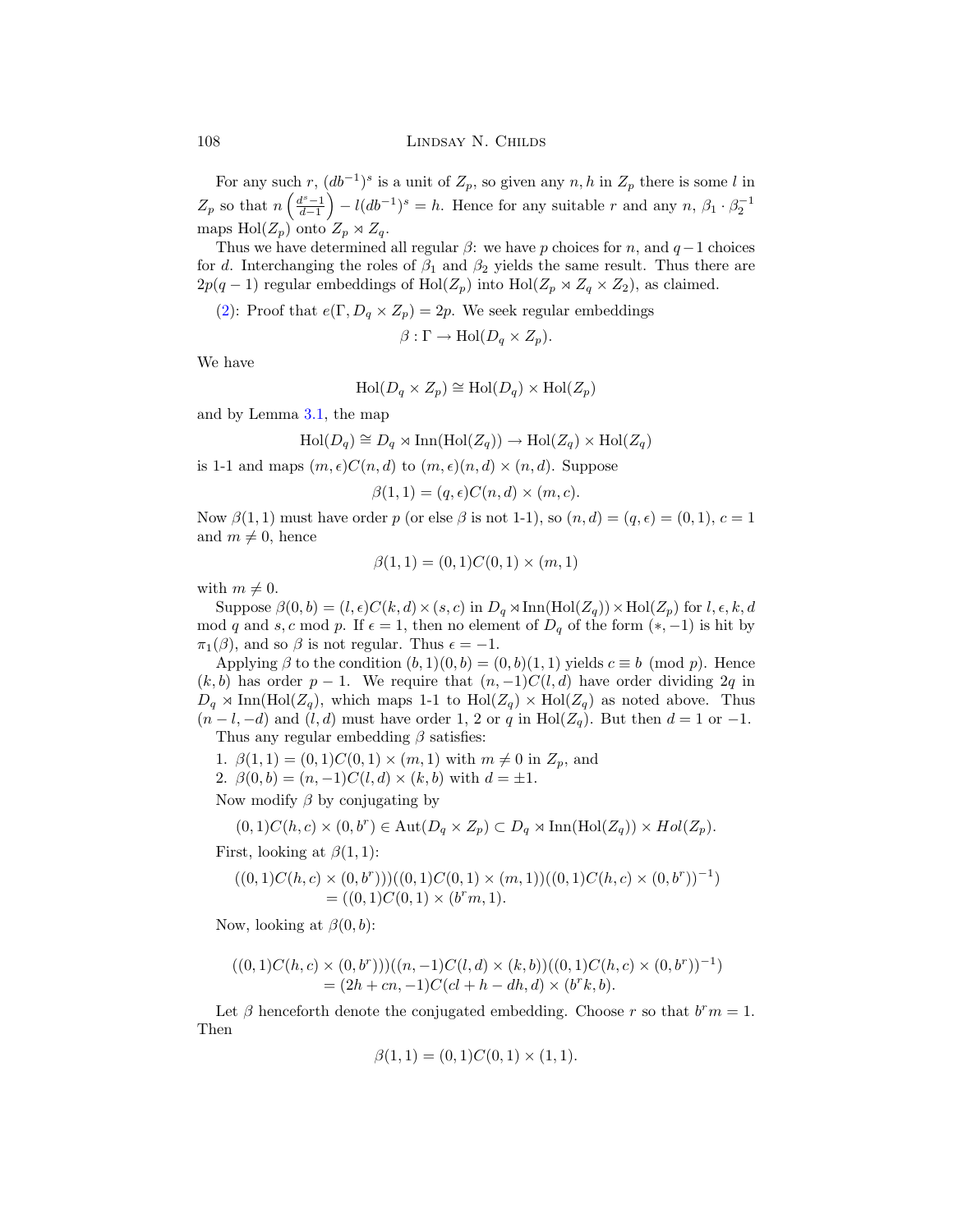We choose  $h, c$  in

$$
\beta(0, b) = (2h + cn, -1)C(cl + h(1 - d), d) + (b^r k, b).
$$

We have four possibilities.

If  $d = 1$  and  $l = 0$  we can choose  $c \neq 0$  and h so that

$$
\beta(0, b) = (0, -1)C(0, 1) + (b^r k, b).
$$

But then  $\beta$  is not regular, for  $\pi_1\beta$  does not map onto  $D_q$ .

If  $d = -1$  and  $l = n$ , then we can choose  $c = 2, h = -n$ , but then

$$
\beta(0, b) = (0, -1)C(0, -1) + (b^r k, b),
$$

so  $\beta$  is not regular.

If  $d = 1$  and  $l \neq 0$ , choose  $c \equiv l^{-1} \pmod{q}$  and h so that  $2h + cn \equiv 0$ , then

$$
\beta(0, b) = (0, -1)C(1, 1) + (b^r k, b).
$$

If  $d = -1$  and  $l \neq n$ , then we can choose  $c, h \neq 0$  with

$$
2h + cn = 0
$$
  

$$
cl + 2h = 1,
$$

giving

$$
\beta(0, b) = (0, -1)C(1, -1) + (b^r k, b).
$$

One verifies that

$$
\beta(1,1) = ((0,1)C(0,1) \times (1,1)
$$
  

$$
\beta(0,b) = ((0,-1)C(1,\pm 1) \times (b^r k, b))
$$

is regular, for any  $k$ . There are  $p$  choices for  $k$ , and hence, up to equivalence, there are 2p regular embeddings of  $Hol(Z_p)$  into  $Hol(D_q \times Z_p)$ :  $e(Hol(Z_p), D_q \times Z_p)=2p$ .

([3](#page-8-0)): Proof that  $e(\Gamma, D_p \times Z_q) = 2p$ . This argument is similar to the last case. We seek regular embeddings

$$
\beta: \text{Hol}(Z_p) \to \text{Hol}(D_p \times Z_q) \cong \text{Hol}(D_p) \times \text{Hol}(Z_q).
$$

We have

$$
\operatorname{Hol}(D_p \times Z_q) \cong \operatorname{Hol}(D_p) \times \operatorname{Hol}(Z_q)
$$

and by Lemma [3.1](#page-6-0), the map

$$
\text{Hol}(D_p) \cong D_p \rtimes \text{Inn}(\text{Hol}(Z_p) \to \text{Hol}(Z_p) \times \text{Hol}(Z_p)
$$

is 1-1 and maps  $(m, \epsilon)C(n, d)$  to  $(m, \epsilon)(n, d) \times (n, d)$ .

Suppose  $\beta(1,1) = (m,\epsilon)C(n,d) \times (l, c)$ . Then  $\beta(1,1)$  must have order p, so  $(n,d)$ and  $(m+\epsilon n, \epsilon d)$  have order dividing p. This implies  $d = \epsilon = 1$ . Also  $(l, c)$  has order dividing p in  $\text{Hol}(Z_q)$ , so  $(l, c) = (0, 1)$ . Thus

$$
\beta(1,1) = (m,1)C(n,1) \times (0,1)
$$

with m or  $n \not\equiv 0 \pmod{p}$ .

Suppose  $\beta(0, b) = (l, \epsilon)C(k, d) \times (s, c)$ , of order 2q. Then  $\epsilon = -1$  or else  $\beta$  is not regular. Also,  $(s, c)$  must have order dividing 2q in Hol( $Z_q$ ). But since  $\beta$  is regular, we must have  $(t, *)$  in the image of  $\beta$  for all t in  $Z_q$ , so  $c = 1$  and  $s \neq 0$ .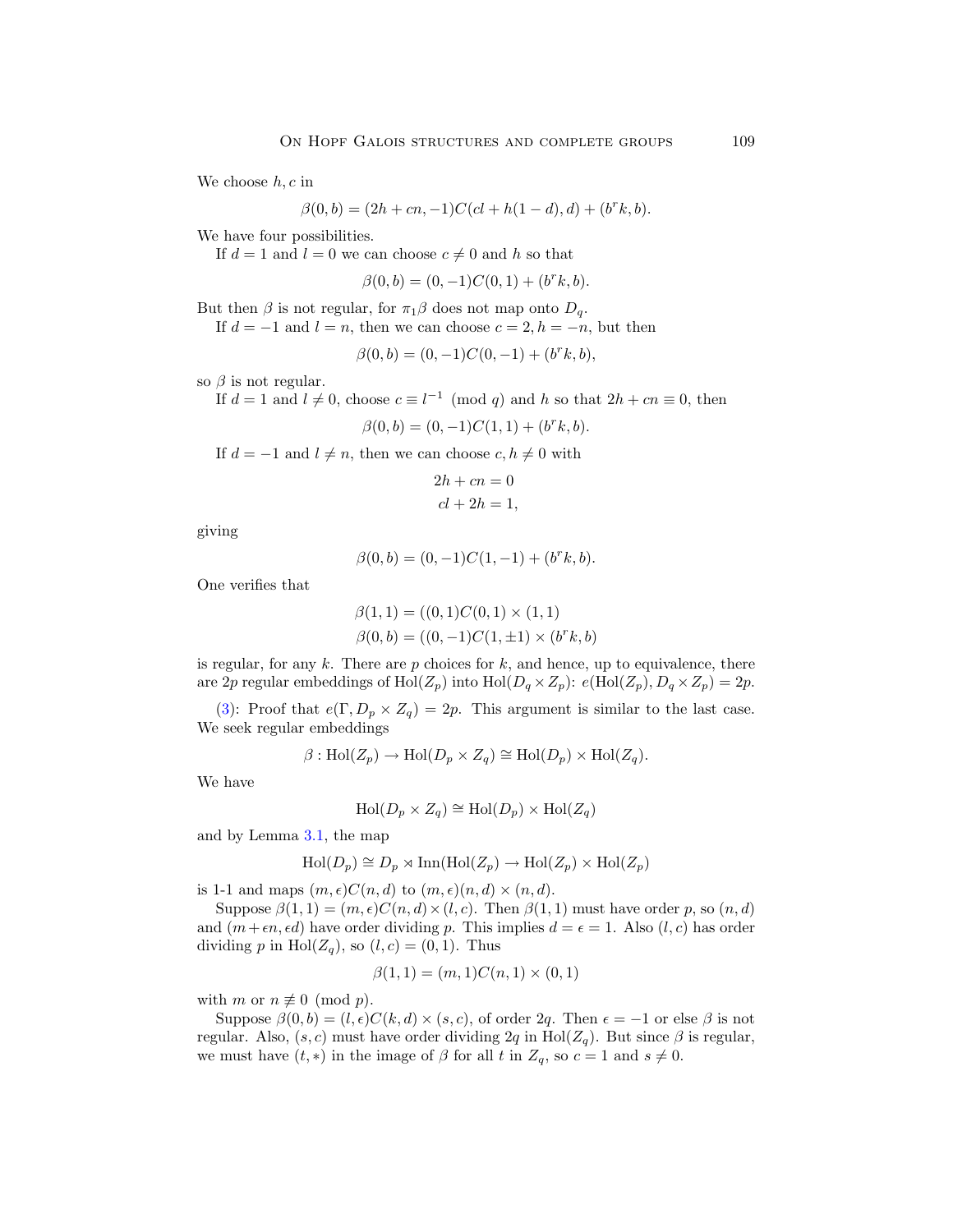Applying  $\beta$  to the relation  $(b, 1)(0, b) = (0, b)(1, 1)$  yields

$$
((bm,1)C(bn,1) \times (0,1))((l,-1)C(k,d) \times (s,1))
$$
  
= ((l,-1)C(k,d) \times (s,1))((m,1)C(n,1) \times (0,1)).

This yields no condition on s, but on the left components we obtain

$$
(bm + 2bn + l, -1)C(bn + k, d) = (l - dm, -1)C(dn + k, d).
$$

Thus

$$
2bn + bm = -dm
$$

$$
bn = dn.
$$

If  $n \neq 0$ , then  $b = d$  and  $n = -m$ . If  $n = 0$ , then  $d = -b$ . Thus  $\beta(1, 1) = (m, 1)C(-m, 1) \times (0, 1)$  $\beta(0, b) = (l, -1)C(k, b) \times (s, 1),$ 

or

$$
\beta(1,1) = (m,1)C(0,1) \times (0,1)
$$
  
\n
$$
\beta(0,b) = (l,-1)C(k,-b) \times (s,1).
$$

One then sees easily that  $\beta(0, b)$  has order dividing 2q.

Now we modify  $\beta$  by an automorphism of  $D_p \times Z_q$ .

If we conjugate the right factors by  $(0, s^{-1})$  in  $Aut(Z_q)$ , then  $(s, 1)$  is transformed into  $(1, 1)$ .

If we conjugate the left factors by  $(0, 1)C(g, c)$  in  $Aut(D_p)$ , then

$$
(m,1)C(n,1)
$$
 becomes  $(cm,1)C(cn,1)$ 

and

$$
(l, -1)C(k, \pm b)
$$
 becomes  $(2g + cl, -1)C(g + ck \mp bg, \pm b)$ .

Choose c so that  $cm = 1$ . Then  $cn = 0$  or  $-1$ .

Choose g so that  $2g + cl = 0$ . Then we have the following representatives of equivalence classes of  $\beta$ :

$$
\beta(1,1) = (1,1)C(-1,1) \times (0,1)
$$
  

$$
\beta(0,b) = (0,-1)C(k,b) \times (1,1),
$$

and

$$
\beta(1,1) = (1,1)C(0,1) \times (0,1) \n\beta(0,b) = (0,-1)C(k,-b) \times (1,1).
$$

It is a routine check that for any k modulo p, both  $\beta$  are regular Thus we have 2p equivalence classes of regular embeddings of  $\text{Hol}(Z_p)$  into  $\text{Hol}(D_p \times Z_q)$ .

([4](#page-8-0)): Proof that  $e(\Gamma, Z_{2qp}) = p$ . Let

$$
\beta: \operatorname{Hol}(Z_p) \to \operatorname{Hol}(Z_{2pq}) \cong \operatorname{Hol}(Z_p) \times \operatorname{Hol}(Z_q) \times Z_2
$$

be a regular embedding. Then  $\beta(1,1)$  has order p, so

$$
\beta(1,1) = (m,1) \times (0,1) \times 0
$$

for some  $m \not\equiv 0 \pmod{p}$ . Also,  $\beta(0, b)$  has order  $p - 1 = 2q$ , so

$$
\beta(0, b) = (n, d) \times (l, 1) \times e
$$

with  $d \not\equiv 1 \pmod{p}$ . If  $e \equiv 0 \pmod{2}$  or  $l \equiv 0 \pmod{q}$  then  $\beta$  is not regular, hence we have  $e \equiv 1 \pmod{2}$  and  $l \not\equiv 0 \pmod{q}$ .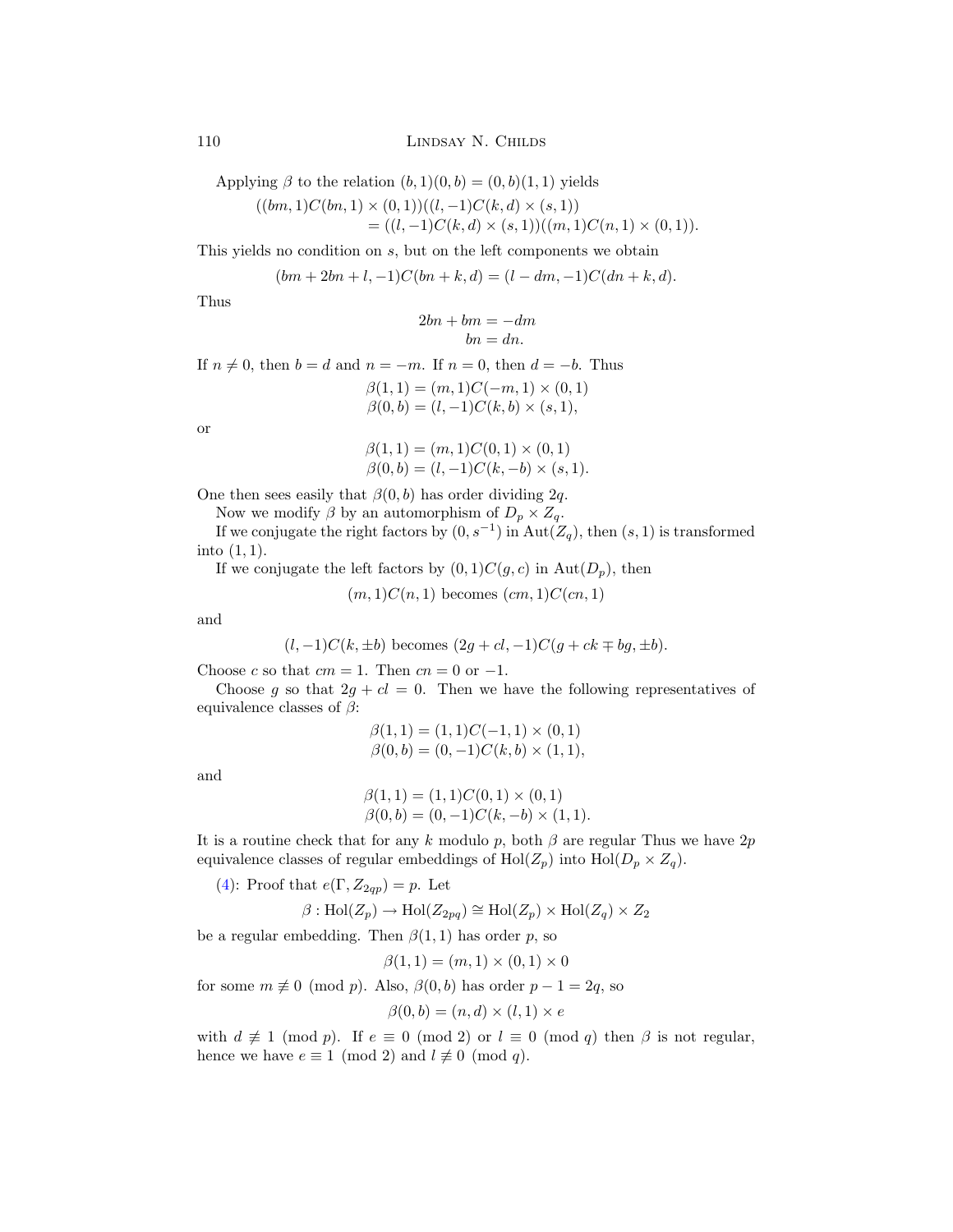The condition  $(b, 1)(0, b) = (0, b)(1, 1)$  implies that  $d \equiv b \pmod{p}$ . Thus in  $\mathrm{Hol}(Z_{2pq}),$ 

$$
\begin{array}{l} \beta(1,1)=(2qm,1) \\ \beta(0,b)=(n,c) \end{array}
$$

with p not dividing m, 2q not dividing n, and  $c \equiv b \pmod{p}$ ,  $c \equiv 1 \pmod{2q}$ .

Now we consider  $\beta$  under equivalence by automorphisms of  $Z_{2pq}$ . We conjugate  $\beta$  by  $(0, d)$  with d coprime to 2pq:

$$
(0, d)(2qm, 1)(0, d-1) = (2dqm, 1)(0, d)(n, c)(0, d-1) = (dn, c).
$$

Choose d so that

$$
dm \equiv 1 \pmod{p}
$$
  

$$
dn \equiv 1 \pmod{2q}.
$$

Then after conjugating,  $\beta$  becomes:

$$
\beta(1, 1) = (2q, 1) \n\beta(0, b) = (1 + 2ql, c).
$$

We check that  $\beta$  is regular for any l modulo p. We have

$$
\beta(n, b^k) = \beta(n, 1)\beta(0, b)^k
$$
  
=  $(2qn, 1)((1 + 2ql)(1 + c + \cdots + c^{k-1}), c^k)$   
=  $(2qn + (1 + 2ql)(1 + c + \cdots + c^{k-1}), c^k).$ 

Let a be any element of  $Z_{2pq}$ . To solve

$$
a \equiv 2qn + (1 + 2ql)(1 + c + \dots + c^{k-1}) \pmod{2pq}
$$

for  $n$  and  $k$  it suffices to solve

$$
a \equiv 2qn + (1 + 2ql)(1 + c + \dots + c^{k-1}) \pmod{p}
$$
  
\n
$$
a \equiv 1 + c + \dots + c^{k-1} \equiv k \pmod{2q}.
$$

Clearly for each a modulo 2pq there are unique values for  $k, n$  that solve these congruences. Thus for any l,  $\beta$  is 1-1 and regular, and so  $e(\text{Hol}(Z_p), Z_{2pq}) = p$ .

([5](#page-8-0)): Proof that  $e(\Gamma, D_{pq})=4p$ . Let  $\beta$  : Hol $(Z_p) \to Hol(D_{pq})$  be a regular embedding. We have

$$
\text{Hol}(D_{pq}) = D_{pq} \rtimes \text{Inn}(\text{Hol}(Z_{pq})) \to \text{Hol}(Z_{pq}) \times \text{Hol}(Z_{pq})
$$

by  $(m, \epsilon)C(n, d) \mapsto (m, \epsilon)(n, d) \times (n, d)$ . Also,

$$
Hol(Z_{pq}) \cong Hol(Z_p) \times Hol(Z_q)
$$

by  $(l, c) \mapsto ((l, c) \text{mod}(p), (l, c) \text{mod}(q)).$  Under this map,  $D_{pq}$  maps into  $D_p \times D_q$ . Let  $\beta(1,1) = (m,\epsilon)C(n,d)$ , of order p. Then  $\beta(1,1)$  maps to

 $(m + \epsilon d, \epsilon d) \times (n, d) \mod p, (m + \epsilon d, \epsilon d) \times (n, d) \mod q,$ 

which must have order  $p$ . Hence

$$
(m + \epsilon d, \epsilon d) \equiv (0, 1) \pmod{q}
$$

$$
(n, d) \equiv (0, 1) \pmod{q}
$$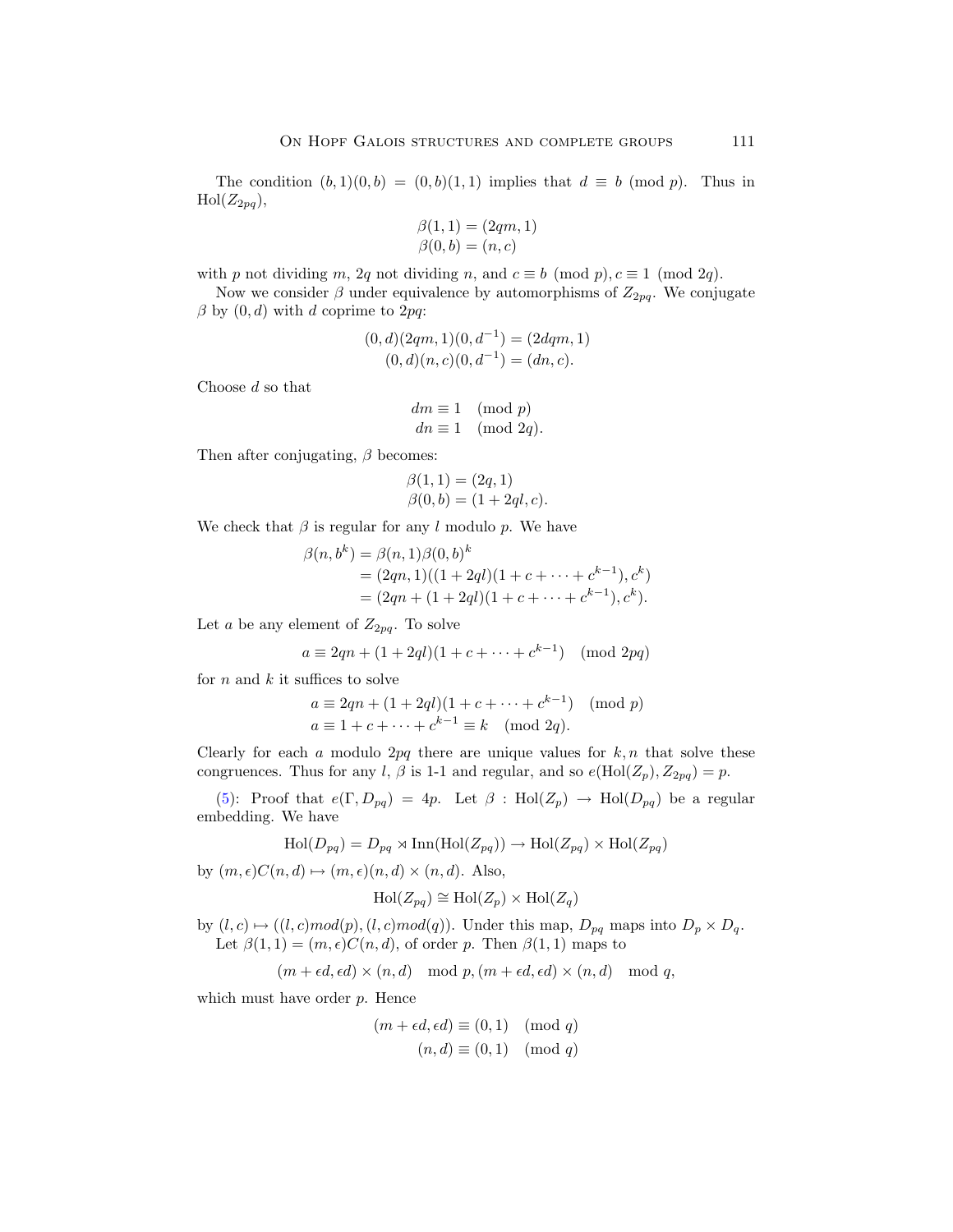and

$$
\epsilon d \equiv d \equiv 1 \pmod{p}
$$
  

$$
n \text{ or } m + \epsilon n \not\equiv 0 \pmod{p}.
$$

Let  $\beta(0, b) = (l, \epsilon)C(k, c)$ . By regularity we must have  $\epsilon = -1$ , or else  $\pi_1(\beta)$ maps into  $\{(*,1)\}\subset D_{pq}$ . Then  $\beta(0,b)$  maps to

 $(l - k, -c) \times (k, c) \mod p, (l - k, -c) \times (k, c) \mod q.$ 

This has order  $2q = p - 1$ , so we must have

$$
c \equiv \pm 1 \pmod{q}.
$$

From  $(b, 1)(0, b) = (0, b)(1, 1)$  we obtain

$$
(bqm,1)C(bqn,1)(l,-1)C(k,c) = (l,-1)C(k,c)(qm,1)C(qn,1),
$$

hence

$$
(bqm + 2bqn + l, C(k + bqn, c) = (l - cqm, -1)C(k + cqn, c)
$$

and so

$$
bqn = cqn
$$
  

$$
cqm = bqm + 2bqn.
$$

This yields no conditions modulo  $q$ , but modulo  $p$ , we have:

- 1. If  $n \neq 0$ , then  $c = b$  and  $m = -n$ .
- 2. If  $n \equiv 0$ , then  $c = -b$  and  $m \not\equiv 0$ .

Now we look for a nice representative for  $\beta$  modulo conjugation by elements of Inn(Hol $(Z_{pq})$ ). For  $(g, d) \in Hol(Z_{pq}),$ 

$$
C(g,d)\beta(1,1)C(g,d)^{-1} = (g,d)(qm,1)(g,d)^{-1}C((g,d)(qn,1)(g,d)^{-1})
$$
  
=  $(dqm,1)C(dqn,1),$   

$$
C(g,d)\beta(0,b)C(g,d)^{-1} = (g,d)(l,-1)(g,d)^{-1}C((g,d)(k,c)(g,d)^{-1})
$$
  
=  $(2g+dl,-1)C(g+dk-cg,c).$ 

We may choose  $d$  and  $g$  modulo  $pq$  by choosing them modulo  $p$  and modulo  $q$ separately.

Modulo p:

- 1. If  $n \neq 0$ , choose d so that  $dqn \equiv -1$ , then  $dqm \equiv -dqn \equiv 1$  and  $c \equiv b$ .
- 2. If  $n \equiv 0$ , choose d so that  $dqm \equiv 1$  and  $c \equiv -b$ .

Choose g so that  $2g + dl \equiv 0$ . Then, since  $d \neq 0$ ,  $g - cg + dk$  is arbitrary, so (letting  $\beta$  now denote the conjugated embedding) we have, modulo p:

$$
\beta(1,1) = (1,1)C(-1,1), \beta(0,b) = (0,-1)C(k,b)
$$

or

$$
\beta(1,1) = (1,1)C(0,1), \beta(0,b) = (0,-1)C(k,-b).
$$

Modulo q:

$$
\beta(1, 1) = (0, 1)C(0, 1)
$$
  

$$
\beta(0, b) = (2g + dl, -1)C((1 - c)g + dk, c)
$$

where  $c \equiv \pm 1$ .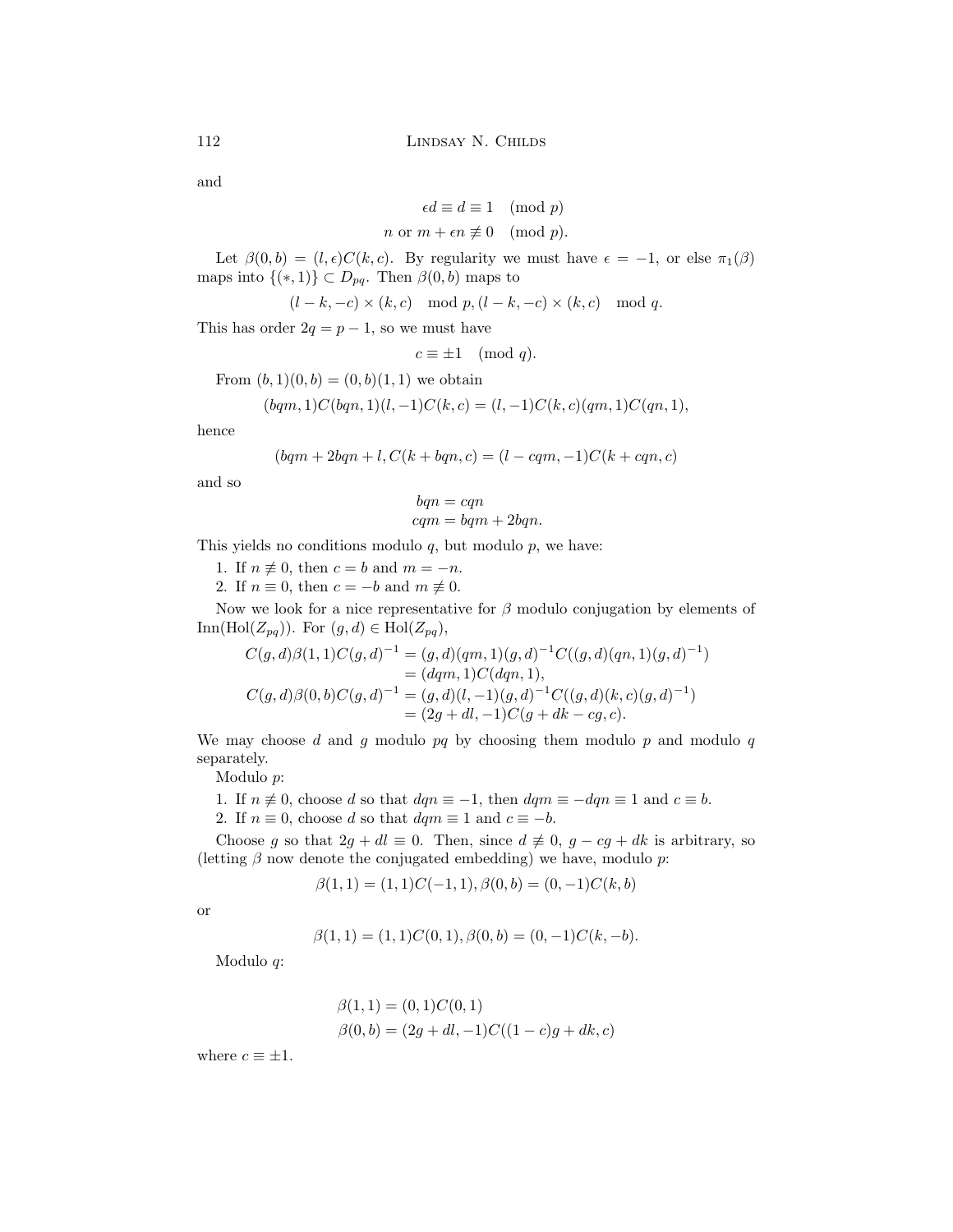If  $c \equiv 1$  and  $k \not\equiv 0$ , set  $dk \equiv 1$  and

$$
2g + dl \equiv 0.
$$

Then

$$
\beta(1,1) = (0,1)C(0,1)
$$

and

$$
\beta(0, b) = (0, -1)C(1, 1)
$$

or (if  $k \equiv 0$ )

$$
\beta(0, b) = (0, -1)C(0, 1).
$$

However, in this last case,  $\beta$  is not regular:  $\pi_1\beta$  maps to  $\{(0, \pm 1)\}\subset \text{Hol}(Z_q)$ . If  $c \equiv -1$ , we have

$$
\beta(0, b) = (2g + dl, -1)C((2g + dk, -1).
$$

If  $l \equiv k$  we can choose g so that  $2g + dk = 2g + dl \equiv 0$ , but then  $\beta$  is not regular. Thus we must have  $l \neq k$ , and then we may choose  $d \neq 0$  and g so that

$$
2g + dl \equiv 0
$$
  

$$
2g + dk \equiv 1
$$

and so

$$
\beta(1,1) = (0,1)C(0,1)
$$

and

$$
\beta(0, b) = (0, -1)C(-1, 1).
$$

To summarize, any regular embedding is equivalent to

$$
\beta(1,1) = (1,1)C(-1,1), \quad \beta(0,b) = (0,-1)C(k,b)
$$

or

$$
\beta(1,1) = (1,1)C(0,1), \quad \beta(0,b) = (0,-1)C(k,-b)
$$

modulo p and to

$$
\beta(1,1) = (0,1)C(0,1), \quad \beta(0,b) = (0,-1)C(1,1)
$$

or

$$
\beta(1,1) = (0,1)C(0,1), \quad \beta(0,b) = (0,-1)C(-1,1)
$$

modulo q.

We show that all four combinations give regular embeddings of  $\text{Hol}(Z_p)$  to  $Hol(D_{pq})$ , and so, since k is arbitrary in  $Z_p$ , we have 4p equivalence classes of regular embeddings.

Note that in every combination,

$$
\beta_1(l, b^r)\beta_2(l, b^r)^{-1} = (*, (-1)^r)
$$

both modulo p and modulo q, and so  $\beta_1 \cdot \beta_2^{-1}$  maps to  $D_{pq} \subset Hol(Z_p)$ . To show regularity, we need only show that modulo  $\overline{p}$  every element of  $D_p$  is in the image of  $\beta_1 \cdot \beta_2^{-1}$ , and similarly modulo q.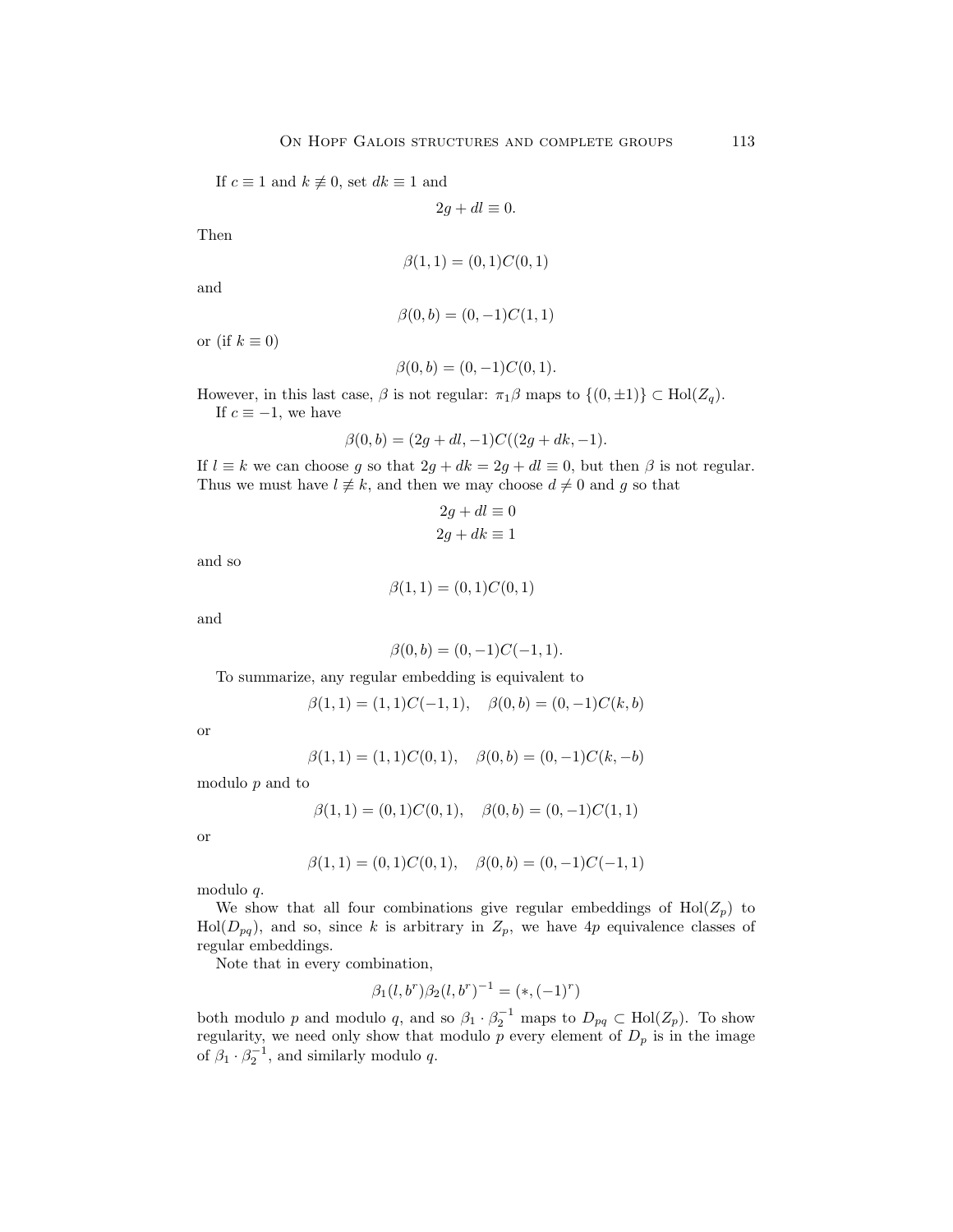Mod  $p$ : If

$$
\beta(1,1) = (1,1)C(-1,1), \quad \beta(0,b) = (0,-1)C(k,b)
$$

modulo  $p$ , then

$$
\beta_1(l, b^r)\beta_2(l, b^r)^{-1} = \left(-k\left(\frac{1 - (-b)^r}{1 + b}\right) + (-1)^r\left(-l + k\left(\frac{1 - b^r}{1 - b}\right)\right), (-1)^r\right)
$$

and for r and l arbitrary we can obtain all elements  $(m, \pm 1)$  of  $D_p$ . If

$$
\beta(1,1) = (1,1)C(0,1), \quad \beta(0,b) = (0,-1)C(k,-b)
$$

modulo  $p$  then

$$
\beta_1(l, b^r)\beta_2(l, b^r)^{-1} = \left( \left( l + (-k)\frac{1 - b^r}{1 - b} \right) + (-1)^r k \left( \frac{1 - (-b)^r}{1 + b} \right), (-1)^r \right)
$$

and again for r and l arbitrary we can obtain all elements  $(m, \pm 1)$  of  $D_p$ .

Mod  $q$ : If

$$
\beta(1,1) = (0,1)C(0,1), \quad \beta(0,b) = (0,-1)C(1,1)
$$

modulo  $q$ , then

$$
\beta_1(l, b^r)\beta_2(l, b^r)^{-1} = \begin{cases}\n(-r, 1) & \text{if } r \text{ is even,} \\
(-1 + r, -1) & \text{if } r \text{ is odd.}\n\end{cases}
$$

Since  $0 \le r < 2q$  and we're working modulo q, we can obtain all elements  $(m, \pm 1)$ of  $D_q$ .

If

$$
\beta(1,1) = (0,1)C(0,1), \quad \beta(0,b) = (0,-1)C(-1,1)
$$

modulo  $q$ , then

$$
\beta_1(l, b^r)\beta_2(l, b^r)^{-1} = \begin{cases}\n(-r, 1) & \text{if } r \text{ is even,} \\
(1-r, -1) & \text{if } r \text{ is odd.}\n\end{cases}
$$

Again, since  $0 \le r < 2q$  and we're working modulo q, we can obtain all elements  $(m, \pm 1)$  of  $D_q$ .

Thus

$$
\{\beta_1(l, b^r)\beta_2(l, b^r)^{-1}\} = \begin{cases} D_p & \text{modulo } p \\ D_q & \text{modulo } q, \end{cases}
$$

and so all four combinations of  $\beta$  modulo p and modulo q are regular. This completes the proof that  $e(\text{Hol}(Z_p), D_{pq})=4p$ .

Combining Theorems [2.1](#page-3-0) and [4.1](#page-8-0) yields:

- **Corollary 4.2.** a) If L is a Galois extension of K, fields, with Galois group  $\Gamma = Hol(Z_p)$ ,  $p > 5$  a safeprime, then for every group G of cardinality that of  $\Gamma$ , there is a H-Hopf Galois structure on  $L/K$  where the associated group of H is G.
	- b) The number of Hopf Galois structures on  $L/K$  is  $2+3p+4pq$ .

<span id="page-15-0"></span>